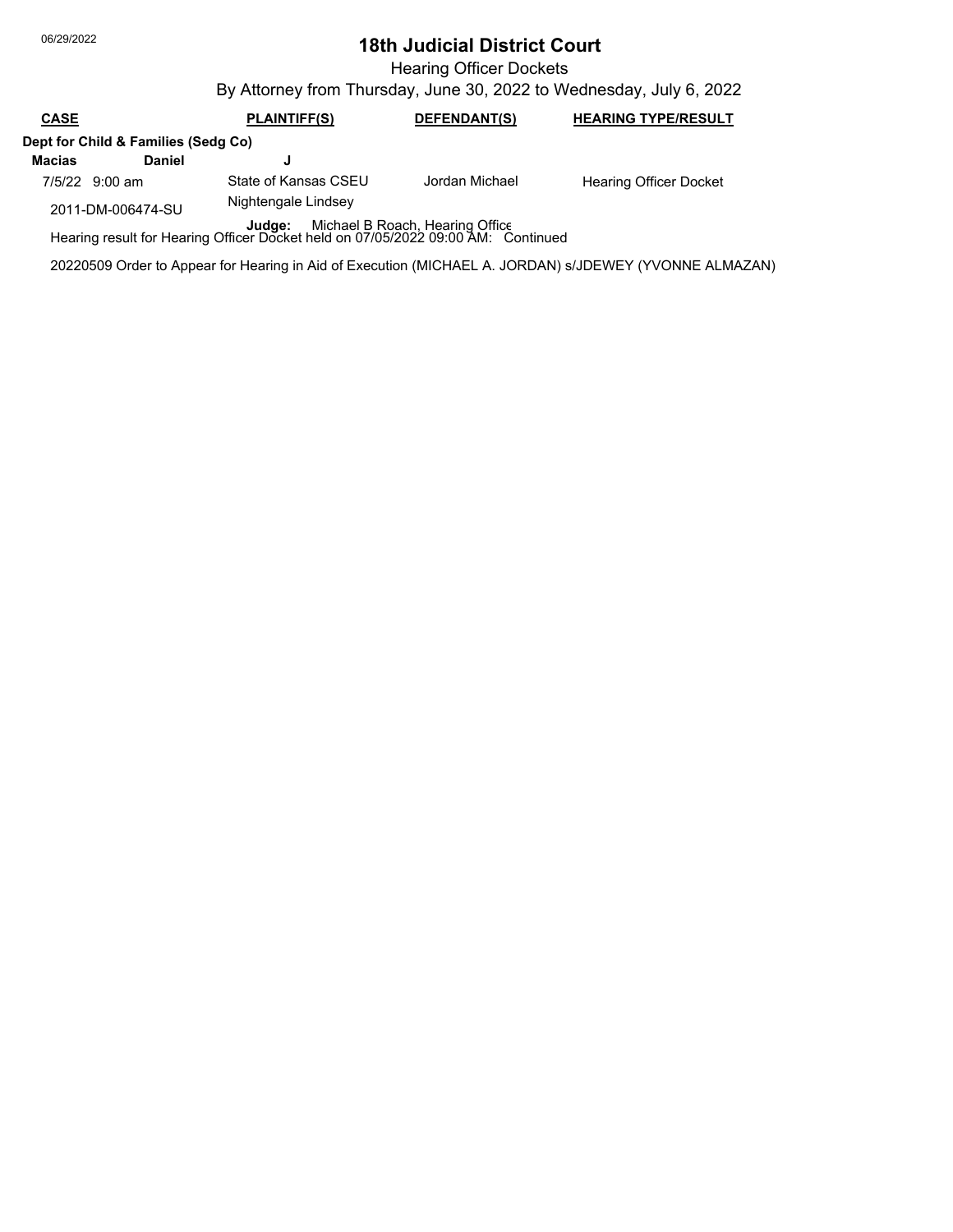| <b>CASE</b>                                                                                                                  |                          | PLAINTIFF(S)                                                                                | DEFENDANT(S)                    | <b>HEARING TYPE/RESULT</b>    |  |
|------------------------------------------------------------------------------------------------------------------------------|--------------------------|---------------------------------------------------------------------------------------------|---------------------------------|-------------------------------|--|
|                                                                                                                              | Gibson Watson Marino LLC |                                                                                             |                                 |                               |  |
| <b>Newell</b>                                                                                                                | Sarah                    | Lynne                                                                                       |                                 |                               |  |
|                                                                                                                              | 7/6/22 9:00 am           | State of Kansas, Ex Rel.                                                                    | <b>Wells Tyler</b>              | <b>Hearing Officer Docket</b> |  |
|                                                                                                                              | 2022-DM-000747-SU        | Johnson Legacy                                                                              |                                 |                               |  |
| Francessca Montes-Williams, He<br>Judge:<br>Hearing result for Hearing Officer Docket held on 07/06/2022 09:00 AM. Continued |                          |                                                                                             |                                 |                               |  |
|                                                                                                                              |                          | 20220512 Default Motion for Support Orders, Judgment, & Withholding Orders (GARTH L. ADAMS) |                                 |                               |  |
|                                                                                                                              | $7/6/22$ 9:00 am         | State of Kansas, Ex Rel.                                                                    | <b>Wells Tyler</b>              | <b>Hearing Officer Docket</b> |  |
|                                                                                                                              | 2022-DM-000747-SU        | Johnson Legacy                                                                              |                                 |                               |  |
|                                                                                                                              |                          | Judge:                                                                                      | Michael B Roach, Hearing Office |                               |  |

20220607 NOH on Default Motion for Support Orders, Judgment, & Withholding (GARTH L. ADAMS)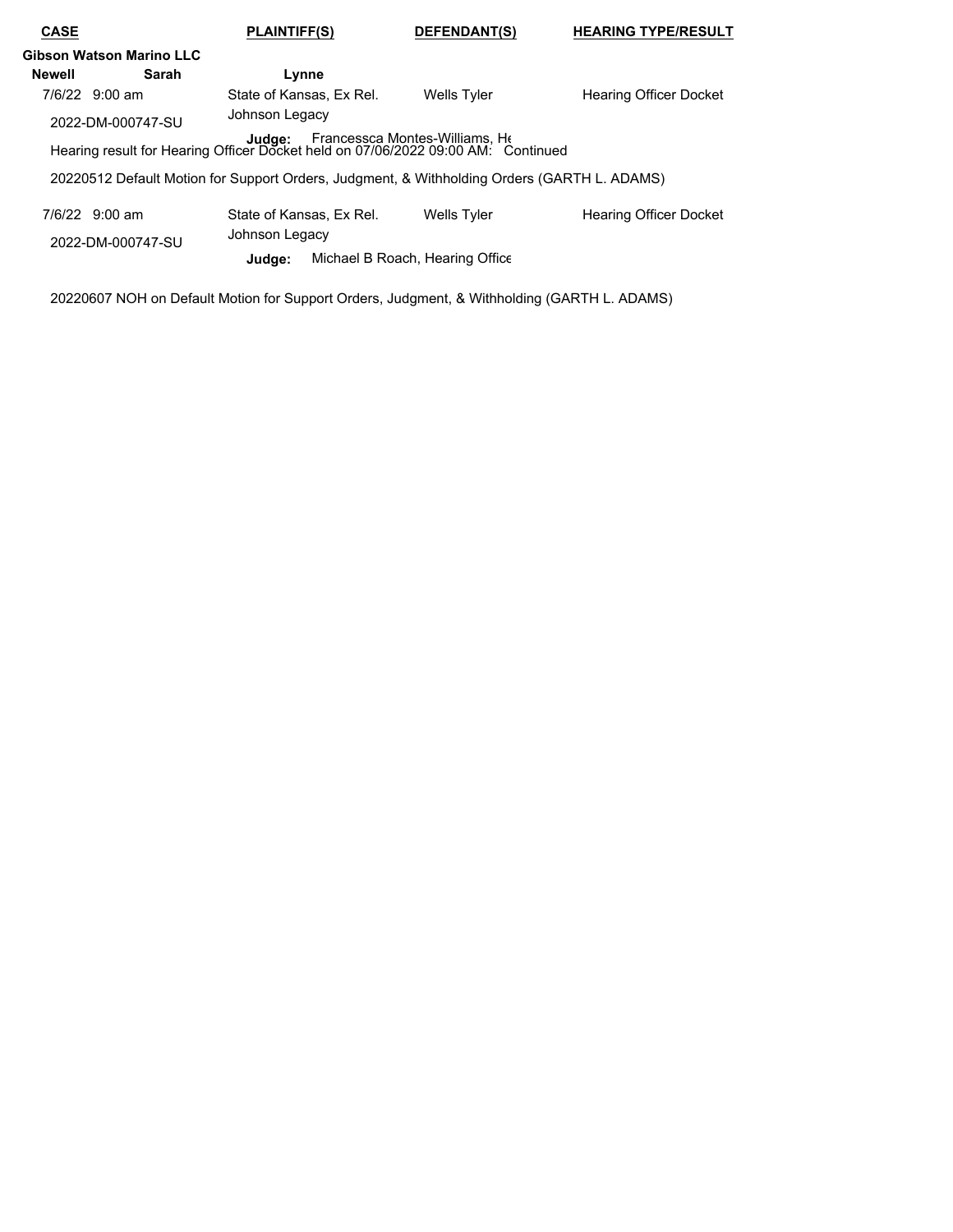| <b>CASE</b>                                              | <b>PLAINTIFF(S)</b>                            | DEFENDANT(S)                    | <b>HEARING TYPE/RESULT</b>    |
|----------------------------------------------------------|------------------------------------------------|---------------------------------|-------------------------------|
| Joseph Hollander & Craft LLC                             |                                                |                                 |                               |
| <b>Boyd</b><br><b>McPherson</b>                          | R                                              |                                 |                               |
| 6/30/22 2:45 pm                                          | State of Kansas, Secretary of I Massie Bryan   |                                 | <b>Hearing Officer Docket</b> |
| 2022-DM-001622-SU                                        | Judae:                                         | Michael B Roach, Hearing Office |                               |
| 20220606 MOT for JDG for Reimbursement (ADAM C. GUNNELS) |                                                |                                 |                               |
| 6/30/22 3:00 pm                                          | State of Kansas, Secretary of I Massie Crystal |                                 | <b>Hearing Officer Docket</b> |
| 2022-DM-001621-SU                                        | Judge:                                         | Michael B Roach, Hearing Office |                               |

20220606 MOT for JDG for Reimbursement (ADAM C. GUNNELS)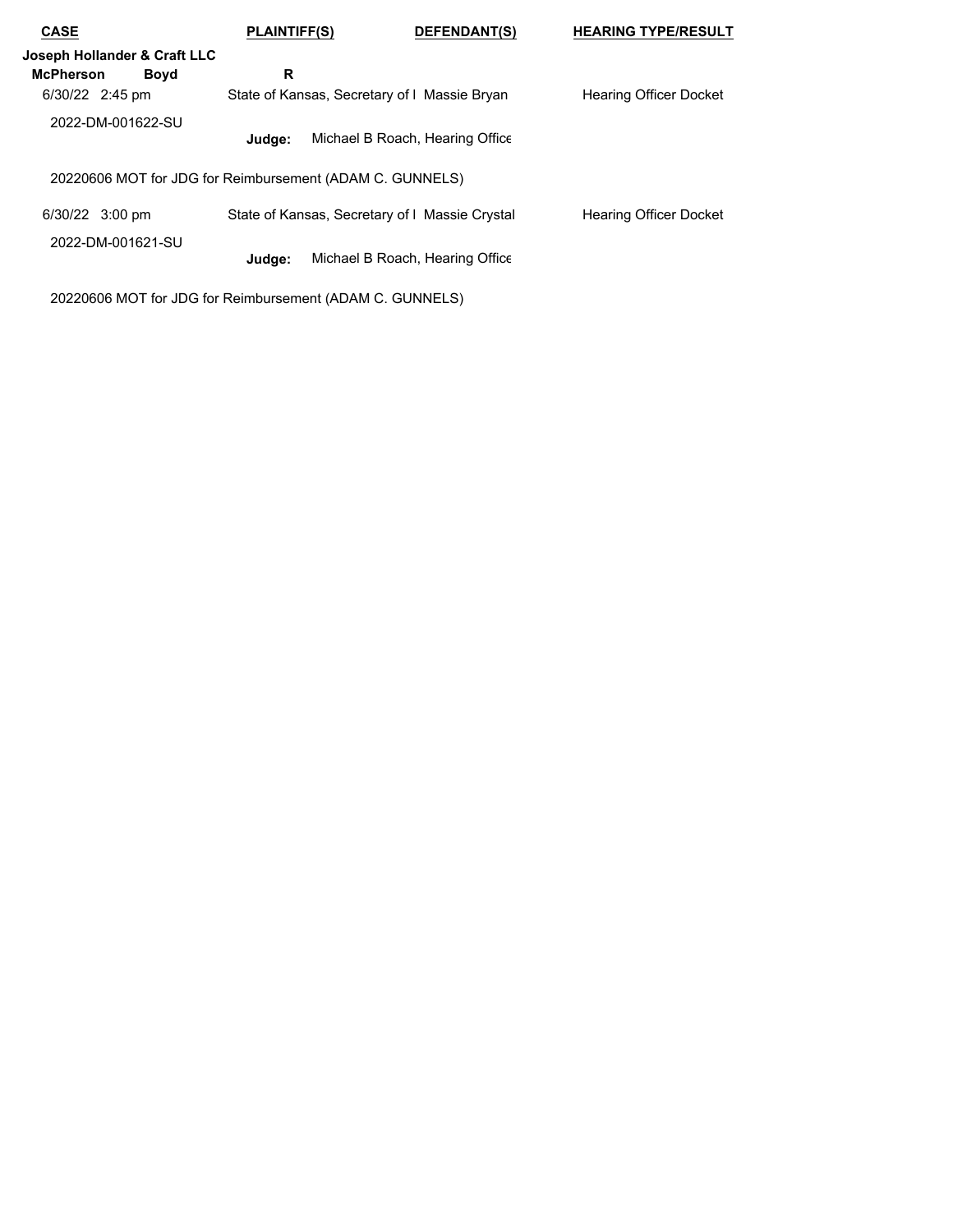| <b>CASE</b>                                                                                                                   | <b>PLAINTIFF(S)</b><br><b>DEFENDANT(S)</b>                                 |  |                      | <b>HEARING TYPE/RESULT</b>    |  |  |  |
|-------------------------------------------------------------------------------------------------------------------------------|----------------------------------------------------------------------------|--|----------------------|-------------------------------|--|--|--|
| <b>KS Legal Services (Sedgwick Co)</b>                                                                                        |                                                                            |  |                      |                               |  |  |  |
| <b>Hartenstein</b>                                                                                                            | William<br>Groe                                                            |  |                      |                               |  |  |  |
| 7/6/22 2:45 pm                                                                                                                | McCormick Jason                                                            |  | <b>Champion Sara</b> | <b>Hearing Officer Docket</b> |  |  |  |
|                                                                                                                               | 2008-DM-004544-DS<br>Francessca Montes-Williams, He<br>Judge:              |  |                      |                               |  |  |  |
|                                                                                                                               | 20220628 Notice of Continuance on MOT for Support Orders (ADAM C. GUNNELS) |  |                      |                               |  |  |  |
| <b>Sullivan</b>                                                                                                               | <b>Rhonda</b><br>J                                                         |  |                      |                               |  |  |  |
| 7/5/22 9:00 am                                                                                                                | State of Kansas CSFU                                                       |  | Jordan Michael       | <b>Hearing Officer Docket</b> |  |  |  |
| 2005-DM-002585-PA                                                                                                             |                                                                            |  |                      |                               |  |  |  |
| Michael B Roach, Hearing Office<br>Judge:<br>Hearing result for Hearing Officer Docket held on 07/05/2022 09:00 AM: Continued |                                                                            |  |                      |                               |  |  |  |

20220512 ORD to Appear for Hearing in Aid of Execution (RSP) s/JDEWEY (YVONNE ALMAZAN)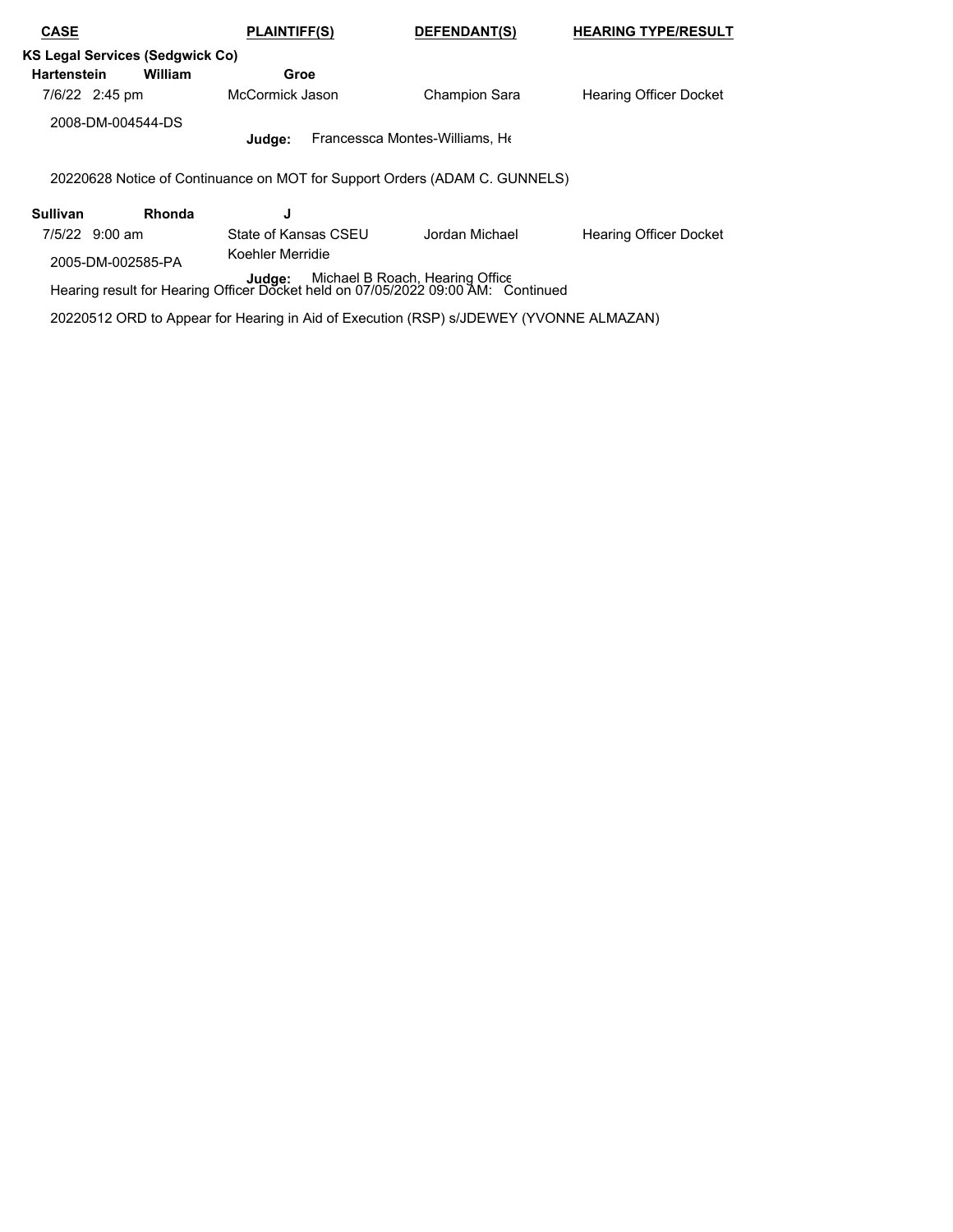| <b>CASE</b>                                                                                                                                | <b>PLAINTIFF(S)</b>                                                                                                                    | DEFENDANT(S)                    | <b>HEARING TYPE/RESULT</b>    |  |  |  |
|--------------------------------------------------------------------------------------------------------------------------------------------|----------------------------------------------------------------------------------------------------------------------------------------|---------------------------------|-------------------------------|--|--|--|
| <b>Maximus 18th District</b><br><b>Maximus 18th D</b>                                                                                      |                                                                                                                                        |                                 |                               |  |  |  |
| 6/30/22 9:00 am                                                                                                                            | State of Kansas, Secretary of I Peterson Adam                                                                                          |                                 | <b>Hearing Officer Docket</b> |  |  |  |
| 2021-DM-002275-SU                                                                                                                          | Ratliff Meaghan                                                                                                                        |                                 |                               |  |  |  |
|                                                                                                                                            | Judge: Francessca Montes-Williams, Ht<br>Hearing result for Hearing Officer Docket held on 06/30/2022 09:00 AM: Continued by Agreement |                                 |                               |  |  |  |
|                                                                                                                                            | 20220608 MOT for MOD of Child Support (ALICE R. BURNS)                                                                                 |                                 |                               |  |  |  |
| 6/30/22 2:00 pm                                                                                                                            | State of Kansas, Secretary of I Newton Courtney                                                                                        |                                 | <b>Hearing Officer Docket</b> |  |  |  |
| 2022-DM-001085-SU                                                                                                                          | Judge:                                                                                                                                 | Michael B Roach, Hearing Office |                               |  |  |  |
|                                                                                                                                            | 20220516 Default Motion for Support Orders, Judgment, & Withholding Orders (ADAM C. GUNNELS)                                           |                                 |                               |  |  |  |
| 6/30/22 2:30 pm                                                                                                                            | State of Kansas, Secretary of I Marley Cliff                                                                                           |                                 | <b>Hearing Officer Docket</b> |  |  |  |
| 2021-DM-004359-PA                                                                                                                          | Cullum Jeanna                                                                                                                          |                                 |                               |  |  |  |
|                                                                                                                                            | Judge:                                                                                                                                 | Michael B Roach, Hearing Office |                               |  |  |  |
|                                                                                                                                            | 20220607 MOT for Default JDG for Paternity & Support Orders (ADAM C. GUNNELS)                                                          |                                 |                               |  |  |  |
| 6/30/22 2:30 pm                                                                                                                            | State of Kansas, Secretary of I Matiabo Didier                                                                                         |                                 | <b>Hearing Officer Docket</b> |  |  |  |
| 2021-DM-005293-PA                                                                                                                          | Reese Quentazia                                                                                                                        |                                 |                               |  |  |  |
| Judge: Michael B Roach, Hearing Office<br>Hearing result for Hearing Officer Docket held on 06/30/2022 02:30 PM: DATA ENTRY ERROR. Reason: |                                                                                                                                        |                                 |                               |  |  |  |
|                                                                                                                                            | 20220606 MOT for Default Judgment for Support (ADAM C. GUNNELS)                                                                        |                                 |                               |  |  |  |
| 6/30/22 2:45 pm                                                                                                                            | State of Kansas, Secretary of I Massie Bryan                                                                                           |                                 | <b>Hearing Officer Docket</b> |  |  |  |
| 2022-DM-001622-SU                                                                                                                          | Judge:                                                                                                                                 | Michael B Roach, Hearing Office |                               |  |  |  |
|                                                                                                                                            | 20220606 MOT for JDG for Reimbursement (ADAM C. GUNNELS)                                                                               |                                 |                               |  |  |  |
| 6/30/22 3:00 pm                                                                                                                            | State of Kansas, Secretary of I Massie Crystal                                                                                         |                                 | <b>Hearing Officer Docket</b> |  |  |  |
| 2022-DM-001621-SU                                                                                                                          | Judge:                                                                                                                                 | Michael B Roach, Hearing Office |                               |  |  |  |
|                                                                                                                                            | 20220606 MOT for JDG for Reimbursement (ADAM C. GUNNELS)                                                                               |                                 |                               |  |  |  |
| 6/30/22 3:15 pm                                                                                                                            | State of Kansas, Ex Rel.<br>Reese Quentazia                                                                                            | Matiabo Didier                  | <b>Hearing Officer Docket</b> |  |  |  |
| 2022-DM-002703-PA                                                                                                                          | Judge:                                                                                                                                 | Michael B Roach, Hearing Office |                               |  |  |  |
|                                                                                                                                            | 20220607 MOT for Default JDG for Paternity and Support Orders (ADAM C. GUNNELS)                                                        |                                 |                               |  |  |  |
| 6/30/22 3:30 pm                                                                                                                            | State of Kansas, Secretary of I Matiabo Didier                                                                                         |                                 | <b>Hearing Officer Docket</b> |  |  |  |
| 2021-DM-005293-PA                                                                                                                          | Reese Quentazia                                                                                                                        |                                 |                               |  |  |  |
|                                                                                                                                            | Judge:                                                                                                                                 | Michael B Roach, Hearing Office |                               |  |  |  |
|                                                                                                                                            | 20220607 Amended NOH for MOT for Default Judgment for Support (ADAM C. GUNNELS)                                                        |                                 |                               |  |  |  |
| 7/1/22 9:00 am                                                                                                                             | State of Kansas Department fc Champion Horace                                                                                          |                                 | <b>Hearing Officer Docket</b> |  |  |  |
| 2014-DM-000837-SU                                                                                                                          | <b>Families</b><br>Judge:                                                                                                              | Francessca Montes-Williams, He  |                               |  |  |  |
|                                                                                                                                            | 20220318 Order to Execute Sentence/REVIEW s/KEHOGAN (ALICE R BURNS); BW (RSP) OB                                                       |                                 |                               |  |  |  |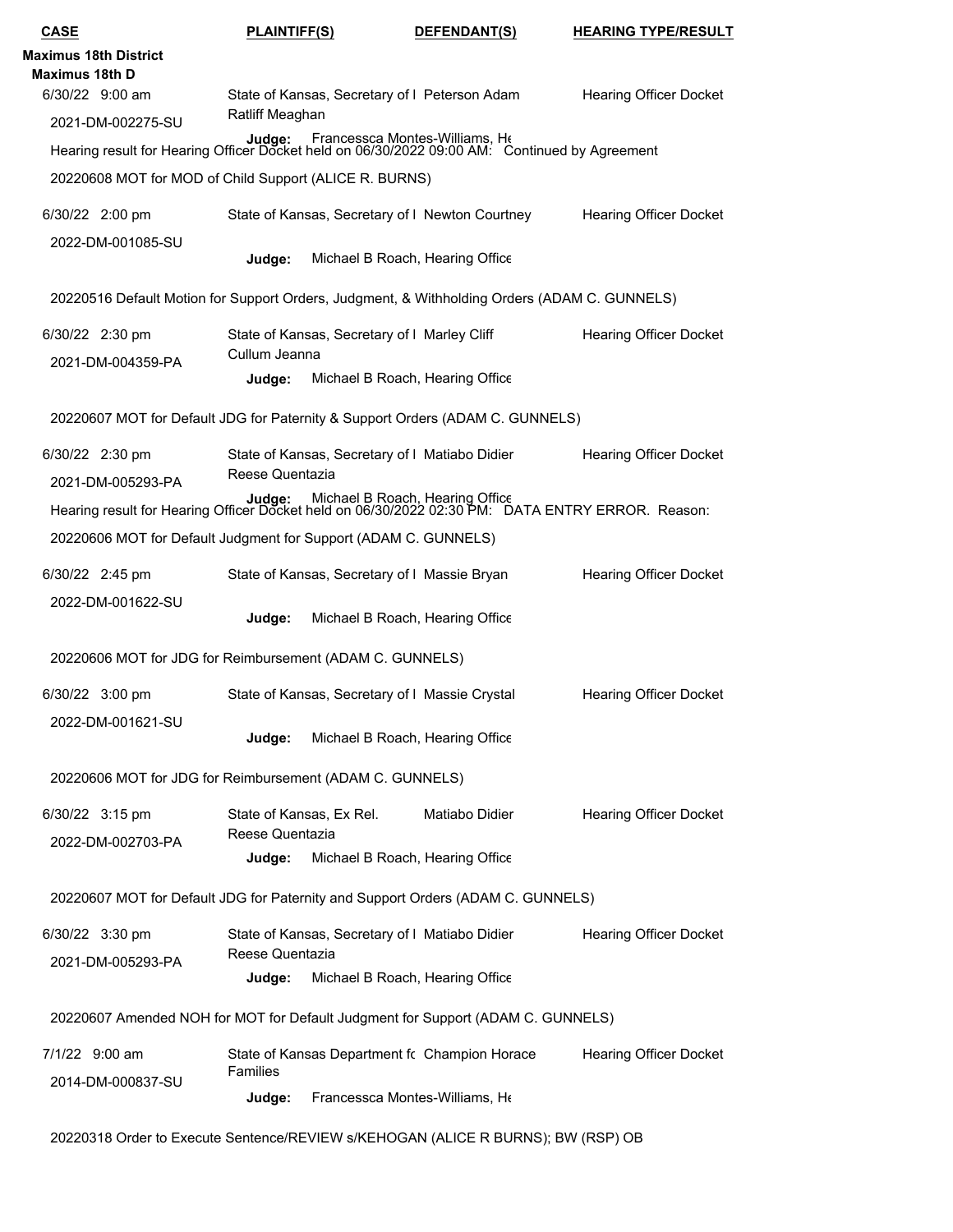| <u>CASE</u>                           | <b>PLAINTIFF(S)</b>                                                                                                        | DEFENDANT(S)         | <b>HEARING TYPE/RESULT</b>                                                                             |
|---------------------------------------|----------------------------------------------------------------------------------------------------------------------------|----------------------|--------------------------------------------------------------------------------------------------------|
| Maximus 18th D                        |                                                                                                                            |                      |                                                                                                        |
| 7/5/22 9:00 am                        | State of Kansas CSEU                                                                                                       | <b>Hutton Marcus</b> | <b>Hearing Officer Docket</b>                                                                          |
| 1994-DM-101286-PA                     | Jones Sabrina                                                                                                              |                      |                                                                                                        |
|                                       | Judge: Michael B Roach, Hearing Office<br>Hearing result for Hearing Officer Docket held on 07/05/2022 09:00 AM: Continued |                      |                                                                                                        |
| <b>Marcus Hutton-Ordered Back</b>     |                                                                                                                            |                      |                                                                                                        |
| 7/5/22 9:00 am                        | State of Kansas CSEU                                                                                                       | Jordan Michael       | <b>Hearing Officer Docket</b>                                                                          |
| 2004-DM-006761-PA                     | Lacey Hillery                                                                                                              |                      |                                                                                                        |
|                                       | Judge: Michael B Roach, Hearing Office<br>Hearing result for Hearing Officer Docket held on 07/05/2022 09:00 AM: Continued |                      |                                                                                                        |
|                                       | 20220513 Order to Appear for Hearing in Aid of Execution (RSP) s/LKIRBY (YVONNE ALMAZAN) OB                                |                      |                                                                                                        |
| 7/5/22 9:00 am                        | Banfield Shoneka                                                                                                           | <b>Hutton Marcus</b> | <b>Hearing Officer Docket</b>                                                                          |
| 2005-DM-000577-DV                     |                                                                                                                            |                      |                                                                                                        |
|                                       | Judge: Michael B Roach, Hearing Office<br>Hearing result for Hearing Officer Docket held on 07/05/2022 09:00 AM: Continued |                      |                                                                                                        |
| Marcus Hutton-Ordered Back            |                                                                                                                            |                      |                                                                                                        |
|                                       |                                                                                                                            |                      |                                                                                                        |
| 7/5/22 9:00 am                        | State of Kansas CSEU<br>Koehler Merridie                                                                                   | Jordan Michael       | <b>Hearing Officer Docket</b>                                                                          |
| 2005-DM-002585-PA                     |                                                                                                                            |                      |                                                                                                        |
|                                       | Judge: Michael B Roach, Hearing Office<br>Hearing result for Hearing Officer Docket held on 07/05/2022 09:00 AM: Continued |                      |                                                                                                        |
|                                       | 20220512 ORD to Appear for Hearing in Aid of Execution (RSP) s/JDEWEY (YVONNE ALMAZAN)                                     |                      |                                                                                                        |
| 7/5/22 9:00 am                        | State of Kansas CSEU                                                                                                       | Jones Jason          | <b>Hearing Officer Docket</b>                                                                          |
| 2005-DM-004091-OD                     | Horn Aretina                                                                                                               |                      |                                                                                                        |
|                                       | Judge: Michael B Roach, Hearing Office<br>Hearing result for Hearing Officer Docket held on 07/05/2022 09:00 AM: Continued |                      |                                                                                                        |
| <b>BWH (JASON JONES)</b>              |                                                                                                                            |                      |                                                                                                        |
| 7/5/22 9:00 am                        | State of Kansas CSEU                                                                                                       | Bowen Kevin          | <b>Hearing Officer Docket</b>                                                                          |
| 2010-DM-001246-PA                     | <b>Hoffman Alison</b>                                                                                                      | Demoura Mark         |                                                                                                        |
|                                       | Judge: Michael B Roach, HelahRY Office<br>Hearing result for Hearing Officer Docket held on 07/05/2022 09:00 AM: Continued |                      |                                                                                                        |
| Conditional Release of RSP (email) OB |                                                                                                                            |                      |                                                                                                        |
| 7/5/22 9:00 am                        | State of Kansas CSEU                                                                                                       | Hall David           | <b>Hearing Officer Docket</b>                                                                          |
| 2010-DM-006223-PA                     | Jackson Brandy                                                                                                             |                      |                                                                                                        |
|                                       | Judge: Michael B Roach, Hearing Office<br>Hearing result for Hearing Officer Docket held on 07/05/2022 09:00 AM: Continued |                      |                                                                                                        |
|                                       |                                                                                                                            |                      |                                                                                                        |
|                                       | 20210817 Conditional Release of Defendant/OB (RSP)                                                                         |                      |                                                                                                        |
| 7/5/22 9:00 am                        | State of Kansas CSEU<br>Nightengale Lindsey                                                                                | Jordan Michael       | <b>Hearing Officer Docket</b>                                                                          |
| 2011-DM-006474-SU                     |                                                                                                                            |                      |                                                                                                        |
|                                       | Judge: Michael B Roach, Hearing Office<br>Hearing result for Hearing Officer Docket held on 07/05/2022 09:00 AM: Continued |                      |                                                                                                        |
|                                       |                                                                                                                            |                      | 20220509 Order to Appear for Hearing in Aid of Execution (MICHAEL A. JORDAN) s/JDEWEY (YVONNE ALMAZAN) |
| 7/5/22 9:00 am                        | State of Kansas Department for Hall David                                                                                  |                      | <b>Hearing Officer Docket</b>                                                                          |
| 2015-DM-000030-PA                     | <b>Families</b>                                                                                                            |                      |                                                                                                        |
|                                       | Judge: Michael B Roach, Hearing Office<br>Hearing result for Hearing Officer Docket held on 07/05/2022 09:00 AM: Continued |                      |                                                                                                        |
|                                       | 20210818 Conditional Release of Defendant/OB (RSP)                                                                         |                      |                                                                                                        |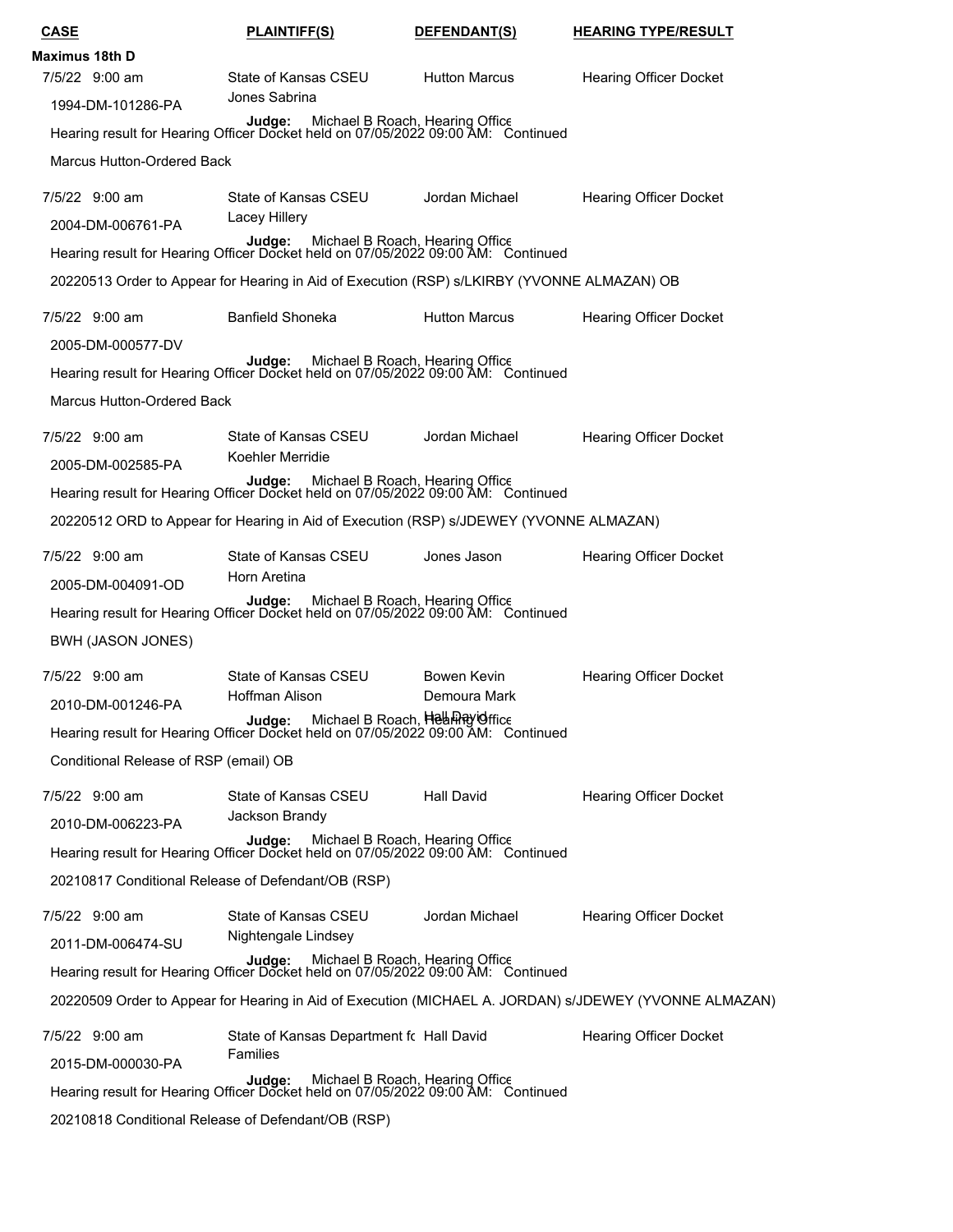| <b>CASE</b>                                                                                                                                      | <b>PLAINTIFF(S)</b>                            |                                              | DEFENDANT(S)                                 | <b>HEARING TYPE/RESULT</b>                                                                                  |
|--------------------------------------------------------------------------------------------------------------------------------------------------|------------------------------------------------|----------------------------------------------|----------------------------------------------|-------------------------------------------------------------------------------------------------------------|
| Maximus 18th D                                                                                                                                   |                                                |                                              |                                              |                                                                                                             |
| 7/5/22 9:00 am<br>2015-DM-002650-SU                                                                                                              | <b>Families</b>                                | State of Kansas Department for Howard Robert |                                              | <b>Hearing Officer Docket</b>                                                                               |
| Judge: Michael B Roach, Hearing Office<br>Hearing result for Hearing Officer Docket held on 07/05/2022 09:00 AM: Continued                       |                                                |                                              |                                              |                                                                                                             |
| 20211129 Notice of Hearing for Compliance Review (JULIE L ORR) OB                                                                                |                                                |                                              |                                              |                                                                                                             |
| 7/5/22 9:00 am                                                                                                                                   |                                                |                                              | State of Kansas DCF OBO Sta Hernandez Pedro  | <b>Hearing Officer Docket</b>                                                                               |
| 2018-DM-006014-US<br>Judge: Francessca Montes-Williams, Hearing result for Hearing Officer Docket held on 07/05/2022 09:00 AM: Off Docket        | Degross Maritza                                |                                              |                                              |                                                                                                             |
| 20220524 Order to Appear for Hearing in Aid of Execution s/Q.PITTMAN (YVONNE ALMAZAN)                                                            |                                                |                                              |                                              |                                                                                                             |
| 7/5/22 9:00 am                                                                                                                                   |                                                |                                              | State of Kansas DCF OBO Stal Hernandez Pedro | <b>Hearing Officer Docket</b>                                                                               |
| 2019-DM-006068-US                                                                                                                                | Hernandez Melisa                               |                                              |                                              |                                                                                                             |
| <b>Judge:</b> Francessca Montes-Williams, Ht<br>Hearing result for Hearing Officer Docket held on 07/05/2022 09:00 AM: Off Docket                |                                                |                                              |                                              |                                                                                                             |
| 20220603 ORD to Appear for Hearing in Aid of Execution (RSP) s/PJOURNEY (YVONNE ALMAZAN)                                                         |                                                |                                              |                                              |                                                                                                             |
| 7/5/22 9:00 am                                                                                                                                   | Hernandez Melisa                               |                                              | State of Kansas DCF OBO Sta Hernandez Pedro  | <b>Hearing Officer Docket</b>                                                                               |
| 2019-DM-006068-US<br><b>Judge:</b> Francessca Montes-Williams, Hearing result for Hearing Officer Docket held on 07/05/2022 09:00 AM: Off Docket |                                                |                                              |                                              |                                                                                                             |
| 20220603 ORD to Appear for Hearing in Aid of Execution (RSP) s/PJOURNEY (YVONNE ALMAZAN)                                                         |                                                |                                              |                                              |                                                                                                             |
| 7/5/22 2:00 pm                                                                                                                                   | <b>Chamberland Heather</b>                     |                                              | Swisher Robert                               | <b>Hearing Officer Docket</b>                                                                               |
| 2013-DM-005731-DS                                                                                                                                |                                                |                                              |                                              |                                                                                                             |
| Judge: Francessca Montes-Williams, Hearing result for Hearing Officer Docket held on 07/05/2022 02:00 PM: Continued                              |                                                |                                              |                                              |                                                                                                             |
| 20220617 MOT for MOD of Child Support (ALICE R. BURNS)                                                                                           |                                                |                                              |                                              |                                                                                                             |
| 7/6/22 9:00 am                                                                                                                                   | Aldridge Tiffany                               |                                              | <b>Gilmere Matthew</b>                       | <b>Hearing Officer Docket</b>                                                                               |
| 2005-DM-001129-PA                                                                                                                                |                                                | Judge: Francessca Montes-Williams, He        |                                              |                                                                                                             |
| s/J Pro Tem                                                                                                                                      |                                                |                                              |                                              | 20210210 Amended Notice of Hearing on Motion in Contempt (JULIE L ORR); /OWBW Review;/Order to Appear (RSP) |
| 7/6/22 9:00 am                                                                                                                                   | State of Kansas CSEU<br><b>Esters Lakeitta</b> |                                              | <b>Hatcher David</b>                         | <b>Hearing Officer Docket</b>                                                                               |
| 2006-DM-003337-SU                                                                                                                                | Judge:                                         | Francessca Montes-Williams, He               |                                              |                                                                                                             |
| Bench Warrant (RSP)                                                                                                                              |                                                |                                              |                                              |                                                                                                             |
| 7/6/22 9:00 am                                                                                                                                   | State of Kansas CSEU                           |                                              | Figueroa Manuel                              | <b>Hearing Officer Docket</b>                                                                               |
| 2006-DM-005364-SU                                                                                                                                | Urbina Yesenia                                 |                                              |                                              |                                                                                                             |
|                                                                                                                                                  | Judge:                                         | Francessca Montes-Williams, He               |                                              |                                                                                                             |
| 20220302 Motion For Modification of Child Support (YVONNE E ALMAZAN)                                                                             |                                                |                                              |                                              |                                                                                                             |
| 7/6/22 9:00 am                                                                                                                                   | State of Kansas CSEU<br><b>Bordeaux Stacy</b>  |                                              | White Henry<br><b>Harrison Kedrick</b>       | <b>Hearing Officer Docket</b>                                                                               |
| 2009-DM-002716-PA                                                                                                                                | Judge:                                         | Michael B Roach, Hearing Office              |                                              |                                                                                                             |
| 03252022 Release of Defendant/OB (RSP)                                                                                                           |                                                |                                              |                                              |                                                                                                             |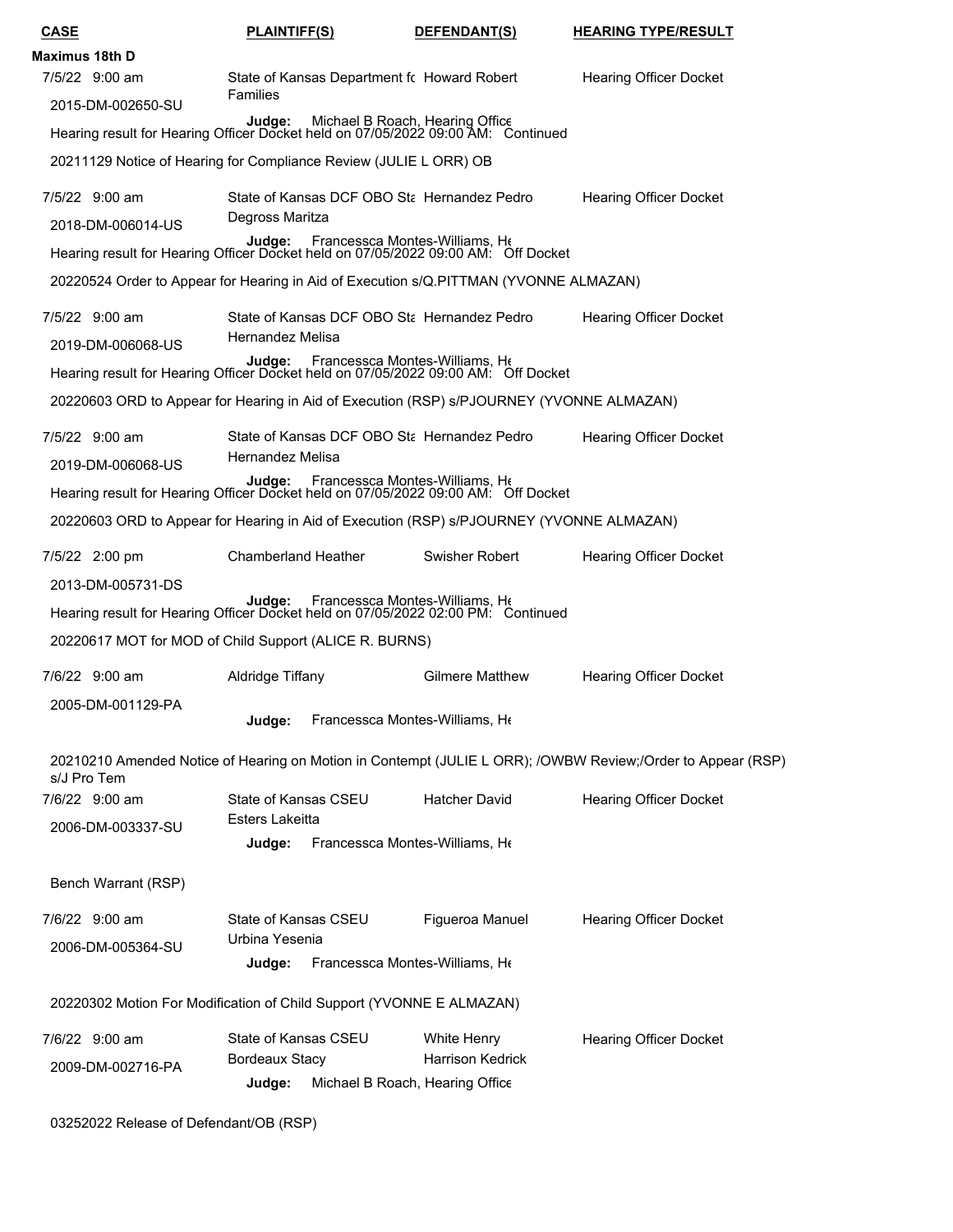| <b>CASE</b>                                                                                      | <b>PLAINTIFF(S)</b>                          |                                                            | DEFENDANT(S)            | <b>HEARING TYPE/RESULT</b>                                                                                                                         |
|--------------------------------------------------------------------------------------------------|----------------------------------------------|------------------------------------------------------------|-------------------------|----------------------------------------------------------------------------------------------------------------------------------------------------|
| Maximus 18th D                                                                                   |                                              |                                                            |                         |                                                                                                                                                    |
| 7/6/22 9:00 am                                                                                   | State of Kansas CSEU                         |                                                            | <b>Harrison Kedrick</b> | <b>Hearing Officer Docket</b>                                                                                                                      |
| 2010-DM-005225-SU                                                                                | Jones Ashlee<br>Judge:                       | Michael B Roach, Hearing Office                            |                         |                                                                                                                                                    |
|                                                                                                  |                                              |                                                            |                         |                                                                                                                                                    |
| 03252022 Release of Defendant/ OB (RSP)                                                          |                                              |                                                            |                         |                                                                                                                                                    |
| 7/6/22 9:00 am                                                                                   | State of Kansas CSEU                         |                                                            | Miller Michael          | <b>Hearing Officer Docket</b>                                                                                                                      |
| 2010-DM-005226-PA                                                                                | Reynolds Regina<br>Judge:                    | Michael B Roach, Hearing Office                            | <b>Harrison Kedrick</b> |                                                                                                                                                    |
| 03252022 Release of Def/OB (RSP)                                                                 |                                              |                                                            |                         |                                                                                                                                                    |
| 7/6/22 9:00 am                                                                                   | State of Kansas CSEU                         |                                                            | Irvin Joshua            | <b>Hearing Officer Docket</b>                                                                                                                      |
| 2011-DM-002339-PA                                                                                | Norman Alicia                                |                                                            |                         |                                                                                                                                                    |
|                                                                                                  | Judge:                                       | Francessca Montes-Williams, He                             |                         |                                                                                                                                                    |
| S/JOURNEY (YVONNE ALMAZAN)                                                                       |                                              |                                                            |                         | 20220404 Motion for Examination of Judgment Debtor/Order to Appear for Hearing in Aid of Execution (JOSHUA IRVIN)                                  |
| 7/6/22 9:00 am                                                                                   | State of Kansas CSEU<br><b>Garrett Amber</b> |                                                            | Irvin Joshua            | <b>Hearing Officer Docket</b>                                                                                                                      |
| 2011-DM-002660-SU                                                                                | Judge:                                       | Francessca Montes-Williams, He                             |                         |                                                                                                                                                    |
| S/JOURNEY (YVONNE ALMAZAN)<br>7/6/22 9:00 am                                                     |                                              | State of Kansas Department fc Gails Marquez                |                         | 20220404 Motion for Examination of Judgment Debtor/Order to Appear for Hearing in Aid of Execution (JOSHUA IRVIN)<br><b>Hearing Officer Docket</b> |
| 2014-DM-004245-PA                                                                                | <b>Families</b><br>Judge:                    | Francessca Montes-Williams, He                             |                         |                                                                                                                                                    |
|                                                                                                  |                                              |                                                            |                         |                                                                                                                                                    |
| 20220422 OWBW/Order to Appear Review (MARUEZ C. GAILS) s/PJOURNEY (YVONNE E. ALMAZAN)            |                                              |                                                            |                         |                                                                                                                                                    |
| 7/6/22 9:00 am                                                                                   | Families                                     | State of Kansas Department fc Midkiff Alyssa               |                         | <b>Hearing Officer Docket</b>                                                                                                                      |
| 2016-DM-003695-SU                                                                                | Judge:                                       | Francessca Montes-Williams, He                             |                         |                                                                                                                                                    |
| 20211105 Order to Execute Sentence/REVIEW (RSP) JULIE L ORR); Release of Defendant/OB BWH Review |                                              |                                                            |                         |                                                                                                                                                    |
| 7/6/22 9:00 am                                                                                   |                                              | State of Kansas ex rel DCF                                 | <b>Baxter Vincent</b>   | <b>Hearing Officer Docket</b>                                                                                                                      |
| 2017-DM-004056-PA                                                                                | Judge:                                       | Livingstone Queenadasha<br>Michael B Roach, Hearing Office | <b>Harrison Kedrick</b> |                                                                                                                                                    |
|                                                                                                  |                                              |                                                            |                         |                                                                                                                                                    |
| 032522 Release of Defendant/OB (RSP)                                                             |                                              |                                                            |                         |                                                                                                                                                    |
| 7/6/22 9:00 am                                                                                   |                                              | State of Kansas, Secretary of I Young Steven               |                         | <b>Hearing Officer Docket</b>                                                                                                                      |
| 2021-DM-004670-PA                                                                                | Brown Daphne<br>Judge:                       | Francessca Montes-Williams, He                             |                         |                                                                                                                                                    |
| 20220602 MOT for Default Judgment for Paternity (GARTH L. ADAMS)                                 |                                              |                                                            |                         |                                                                                                                                                    |
| 7/6/22 9:00 am                                                                                   |                                              | State of Kansas, Secretary of I Young Steven               |                         | <b>Hearing Officer Docket</b>                                                                                                                      |
| 2021-DM-004670-PA                                                                                | <b>Brown Daphne</b>                          |                                                            |                         |                                                                                                                                                    |
|                                                                                                  | Judge:                                       | Francessca Montes-Williams, He                             |                         |                                                                                                                                                    |
|                                                                                                  |                                              |                                                            |                         |                                                                                                                                                    |

20220602 MOT for Default Judgment for Paternity (GARTH L. ADAMS)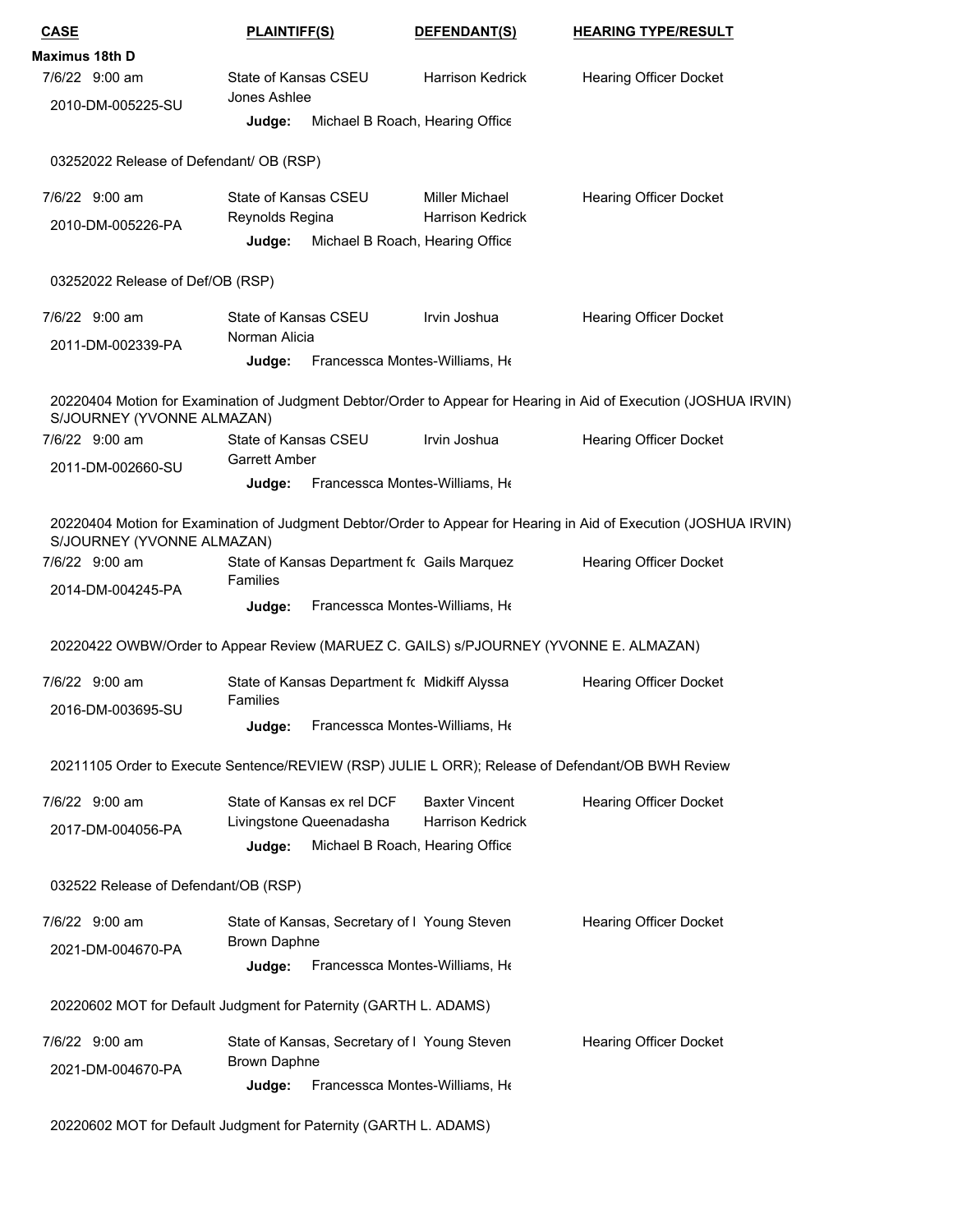| <b>CASE</b>                                                                                                                | <b>PLAINTIFF(S)</b>                                 |                                               | DEFENDANT(S)                                     | <b>HEARING TYPE/RESULT</b>    |
|----------------------------------------------------------------------------------------------------------------------------|-----------------------------------------------------|-----------------------------------------------|--------------------------------------------------|-------------------------------|
| Maximus 18th D                                                                                                             |                                                     |                                               |                                                  |                               |
| 7/6/22 9:00 am                                                                                                             | State of Kansas, Ex Rel.<br>Johnson Legacy          |                                               | Wells Tyler                                      | <b>Hearing Officer Docket</b> |
| 2022-DM-000747-SU                                                                                                          | Judge:                                              | Michael B Roach, Hearing Office               |                                                  |                               |
| 20220607 NOH on Default Motion for Support Orders, Judgment, & Withholding (GARTH L. ADAMS)                                |                                                     |                                               |                                                  |                               |
| 7/6/22 9:00 am                                                                                                             | State of Kansas, Ex Rel.<br>Johnson Legacy          |                                               | Wells Tyler                                      | <b>Hearing Officer Docket</b> |
| 2022-DM-000747-SU<br>Hearing result for Hearing Officer Docket held on 07/06/2022 09:00 AM: Continued                      | Judge:                                              | Francessca Montes-Williams, He                |                                                  |                               |
| 20220512 Default Motion for Support Orders, Judgment, & Withholding Orders (GARTH L. ADAMS)                                |                                                     |                                               |                                                  |                               |
| 7/6/22 10:00 am                                                                                                            |                                                     | State of Kansas, Secretary of I Wells Matthew |                                                  | <b>Hearing Officer Docket</b> |
| 2021-DM-003189-PA                                                                                                          | <b>Bruner Kacie</b><br>Judge:                       | Michael B Roach, Hearing Office               |                                                  |                               |
| 20220613 MOT for Determination of Paternity Support ORDs, JDG & Withholding Orders (GARTH L. ADAMS)                        |                                                     |                                               |                                                  |                               |
| 7/6/22 2:00 pm                                                                                                             | State of Kansas, Ex Rel.<br>Hernandez Ashleah       |                                               | Massey Keith                                     | <b>Hearing Officer Docket</b> |
| 2022-DM-001456-SU                                                                                                          | Judge:                                              | Francessca Montes-Williams, He                |                                                  |                               |
| 20220607 MOT for Default JDG for Paternity and Support Orders (ADAM C. GUNNELS)                                            |                                                     |                                               |                                                  |                               |
| 7/6/22 2:15 pm                                                                                                             |                                                     |                                               | State of Kansas, Secretary of I Martin Johnathan | <b>Hearing Officer Docket</b> |
| 2022-DM-001620-SU                                                                                                          | Judge:                                              | Francessca Montes-Williams, He                |                                                  |                               |
| 20220627 MOT for Default JDG for Reimbursement (ADAM C. GUNNELS)                                                           |                                                     |                                               |                                                  |                               |
| 7/6/22 2:30 pm                                                                                                             | State of Kansas, Ex Rel.<br><b>Struthers Alycia</b> |                                               | Maley Jesse                                      | <b>Hearing Officer Docket</b> |
| 2022-DM-002180-SU                                                                                                          |                                                     | Judge: Francessca Montes-Williams, He         |                                                  |                               |
| 20220627 MOT for Support Orders, Judgment, & Withholding Orders (ADAM C. GUNNELS)                                          |                                                     |                                               |                                                  |                               |
| 7/6/22 2:45 pm                                                                                                             | McCormick Jason                                     |                                               | Champion Sara                                    | <b>Hearing Officer Docket</b> |
| 2008-DM-004544-DS                                                                                                          | Judge:                                              | Francessca Montes-Williams, He                |                                                  |                               |
| 20220628 Notice of Continuance on MOT for Support Orders (ADAM C. GUNNELS)                                                 |                                                     |                                               |                                                  |                               |
| Julie<br>Orr                                                                                                               | L                                                   |                                               |                                                  |                               |
| 7/5/22 9:00 am                                                                                                             |                                                     | State of Kansas Department for Howard Robert  |                                                  | <b>Hearing Officer Docket</b> |
| 2015-DM-002650-SU                                                                                                          | <b>Families</b>                                     |                                               |                                                  |                               |
| Judge: Michael B Roach, Hearing Office<br>Hearing result for Hearing Officer Docket held on 07/05/2022 09:00 AM: Continued |                                                     |                                               |                                                  |                               |
| 20211129 Notice of Hearing for Compliance Review (JULIE L ORR) OB                                                          |                                                     |                                               |                                                  |                               |
| 7/6/22 9:00 am                                                                                                             | State of Kansas CSEU                                |                                               | White Henry                                      | <b>Hearing Officer Docket</b> |
| 2009-DM-002716-PA                                                                                                          | <b>Bordeaux Stacy</b><br>Judge:                     | Michael B Roach, Hearing Office               | <b>Harrison Kedrick</b>                          |                               |
|                                                                                                                            |                                                     |                                               |                                                  |                               |

03252022 Release of Defendant/OB (RSP)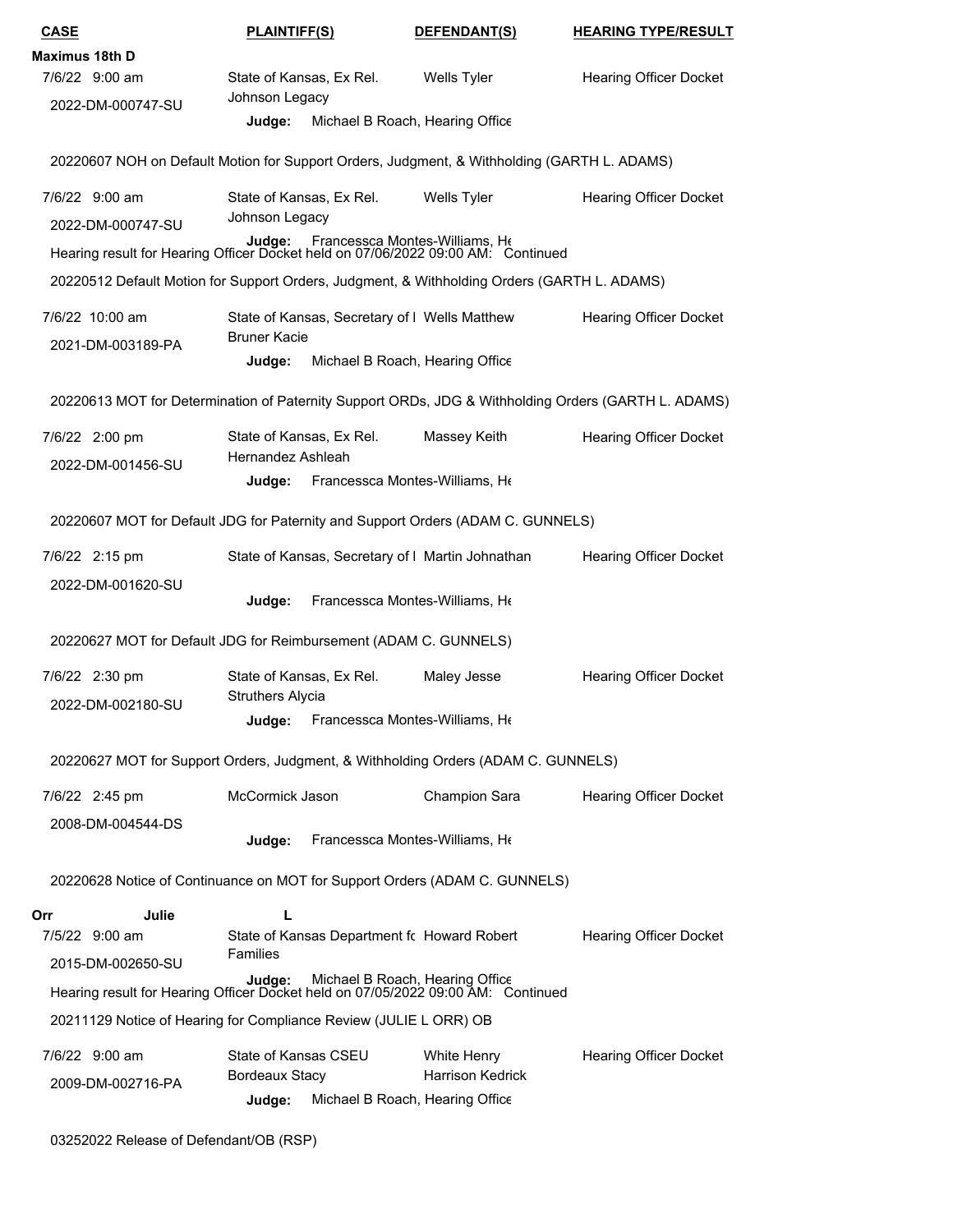| <b>CASE</b> |                                         | <b>PLAINTIFF(S)</b>                          |  | DEFENDANT(S)                    | <b>HEARING TYPE/RESULT</b>                                                                       |  |  |
|-------------|-----------------------------------------|----------------------------------------------|--|---------------------------------|--------------------------------------------------------------------------------------------------|--|--|
| Orr         | Julie                                   |                                              |  |                                 |                                                                                                  |  |  |
|             | 7/6/22 9:00 am                          | State of Kansas CSEU                         |  | <b>Harrison Kedrick</b>         | <b>Hearing Officer Docket</b>                                                                    |  |  |
|             | 2010-DM-005225-SU                       | Jones Ashlee                                 |  |                                 |                                                                                                  |  |  |
|             |                                         | Judge:                                       |  | Michael B Roach, Hearing Office |                                                                                                  |  |  |
|             | 03252022 Release of Defendant/ OB (RSP) |                                              |  |                                 |                                                                                                  |  |  |
|             | 7/6/22 9:00 am                          | State of Kansas CSEU                         |  | Miller Michael                  | <b>Hearing Officer Docket</b>                                                                    |  |  |
|             | 2010-DM-005226-PA                       | Reynolds Regina                              |  | <b>Harrison Kedrick</b>         |                                                                                                  |  |  |
|             |                                         | Judge:                                       |  | Michael B Roach, Hearing Office |                                                                                                  |  |  |
|             | 03252022 Release of Def/OB (RSP)        |                                              |  |                                 |                                                                                                  |  |  |
|             | 7/6/22 9:00 am                          | State of Kansas Department fo Midkiff Alyssa |  |                                 | <b>Hearing Officer Docket</b>                                                                    |  |  |
|             | 2016-DM-003695-SU                       | Families                                     |  |                                 |                                                                                                  |  |  |
|             |                                         | Francessca Montes-Williams, He<br>Judge:     |  |                                 |                                                                                                  |  |  |
|             |                                         |                                              |  |                                 | 20211105 Order to Execute Sentence/REVIEW (RSP) JULIE L ORR); Release of Defendant/OB BWH Review |  |  |
|             | 7/6/22 9:00 am                          | State of Kansas ex rel DCF                   |  | <b>Baxter Vincent</b>           | <b>Hearing Officer Docket</b>                                                                    |  |  |
|             | 2017-DM-004056-PA                       | Livingstone Queenadasha                      |  | <b>Harrison Kedrick</b>         |                                                                                                  |  |  |
|             |                                         | Judge:                                       |  | Michael B Roach, Hearing Office |                                                                                                  |  |  |
|             | 032522 Release of Defendant/OB (RSP)    |                                              |  |                                 |                                                                                                  |  |  |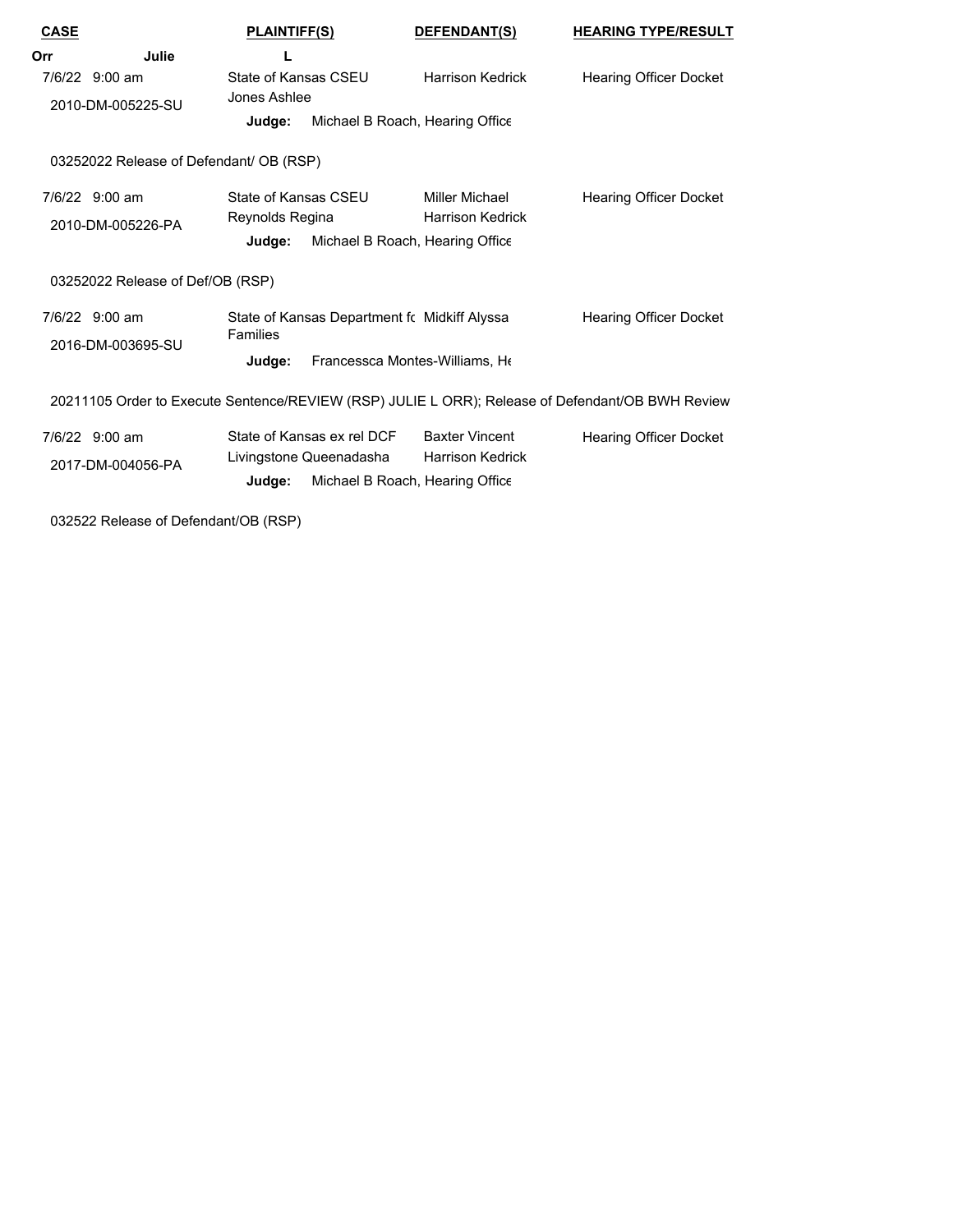| <b>CASE</b>        | <b>PLAINTIFF(S)</b> | DEFENDANT(S)                   | <b>HEARING TYPE/RESULT</b>    |
|--------------------|---------------------|--------------------------------|-------------------------------|
| Borniger<br>Thomas |                     |                                |                               |
| 7/6/22 2:45 pm     | McCormick Jason     | <b>Champion Sara</b>           | <b>Hearing Officer Docket</b> |
| 2008-DM-004544-DS  |                     |                                |                               |
|                    | Judae:              | Francessca Montes-Williams, He |                               |

20220628 Notice of Continuance on MOT for Support Orders (ADAM C. GUNNELS)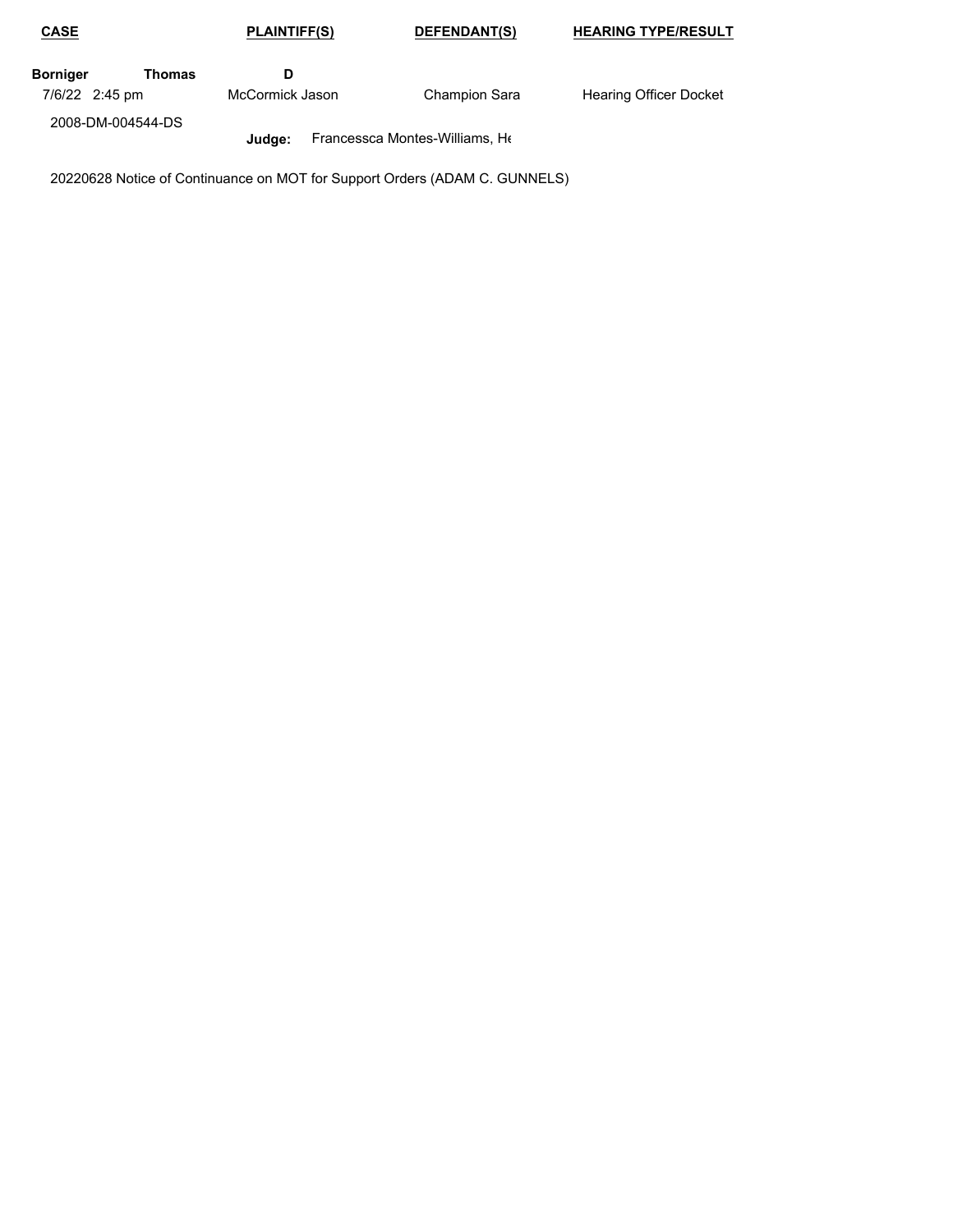| <b>CASE</b>                         |                     | <b>PLAINTIFF(S)</b>                     | <b>DEFENDANT(S)</b>            | <b>HEARING TYPE/RESULT</b>    |
|-------------------------------------|---------------------|-----------------------------------------|--------------------------------|-------------------------------|
| Foster                              | Sarah               | M                                       |                                |                               |
| 7/6/22 9:00 am<br>2006-DM-003337-SU |                     | State of Kansas CSEU<br>Esters Lakeitta | <b>Hatcher David</b>           | <b>Hearing Officer Docket</b> |
|                                     |                     | Judge:                                  | Francessca Montes-Williams, He |                               |
|                                     | Bench Warrant (RSP) |                                         |                                |                               |
| 7/6/22 2:45 pm                      | 2008-DM-004544-DS   | McCormick Jason                         | <b>Champion Sara</b>           | <b>Hearing Officer Docket</b> |
|                                     |                     | Judge:                                  | Francessca Montes-Williams, He |                               |

20220628 Notice of Continuance on MOT for Support Orders (ADAM C. GUNNELS)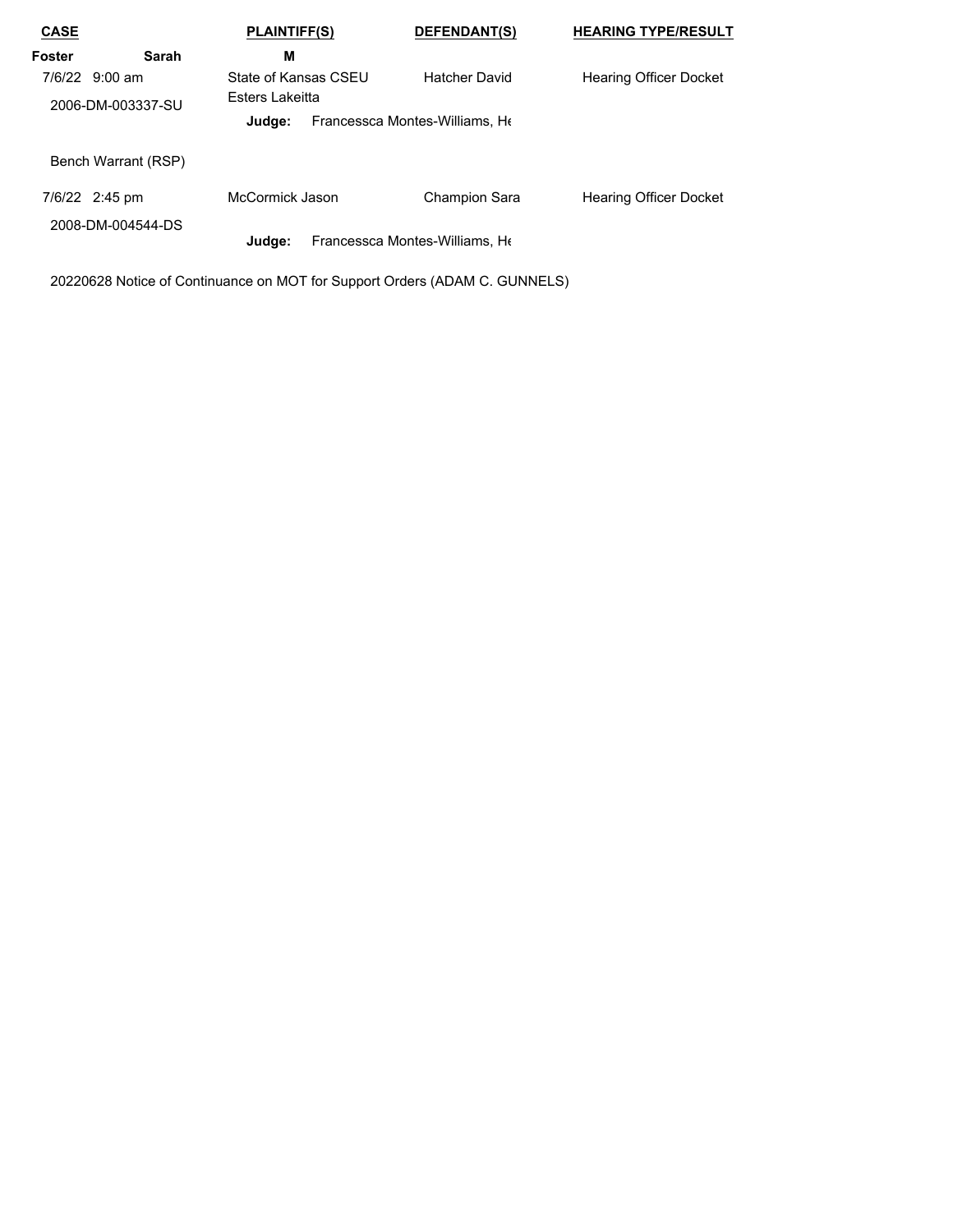| <b>CASE</b> |                   | <b>PLAINTIFF(S)</b> | DEFENDANT(S)                   | <b>HEARING TYPE/RESULT</b>    |
|-------------|-------------------|---------------------|--------------------------------|-------------------------------|
| Lautz       | Jennifer          |                     |                                |                               |
|             | 7/6/22 2:45 pm    | McCormick Jason     | <b>Champion Sara</b>           | <b>Hearing Officer Docket</b> |
|             | 2008-DM-004544-DS |                     |                                |                               |
|             |                   | Judae:              | Francessca Montes-Williams, He |                               |

20220628 Notice of Continuance on MOT for Support Orders (ADAM C. GUNNELS)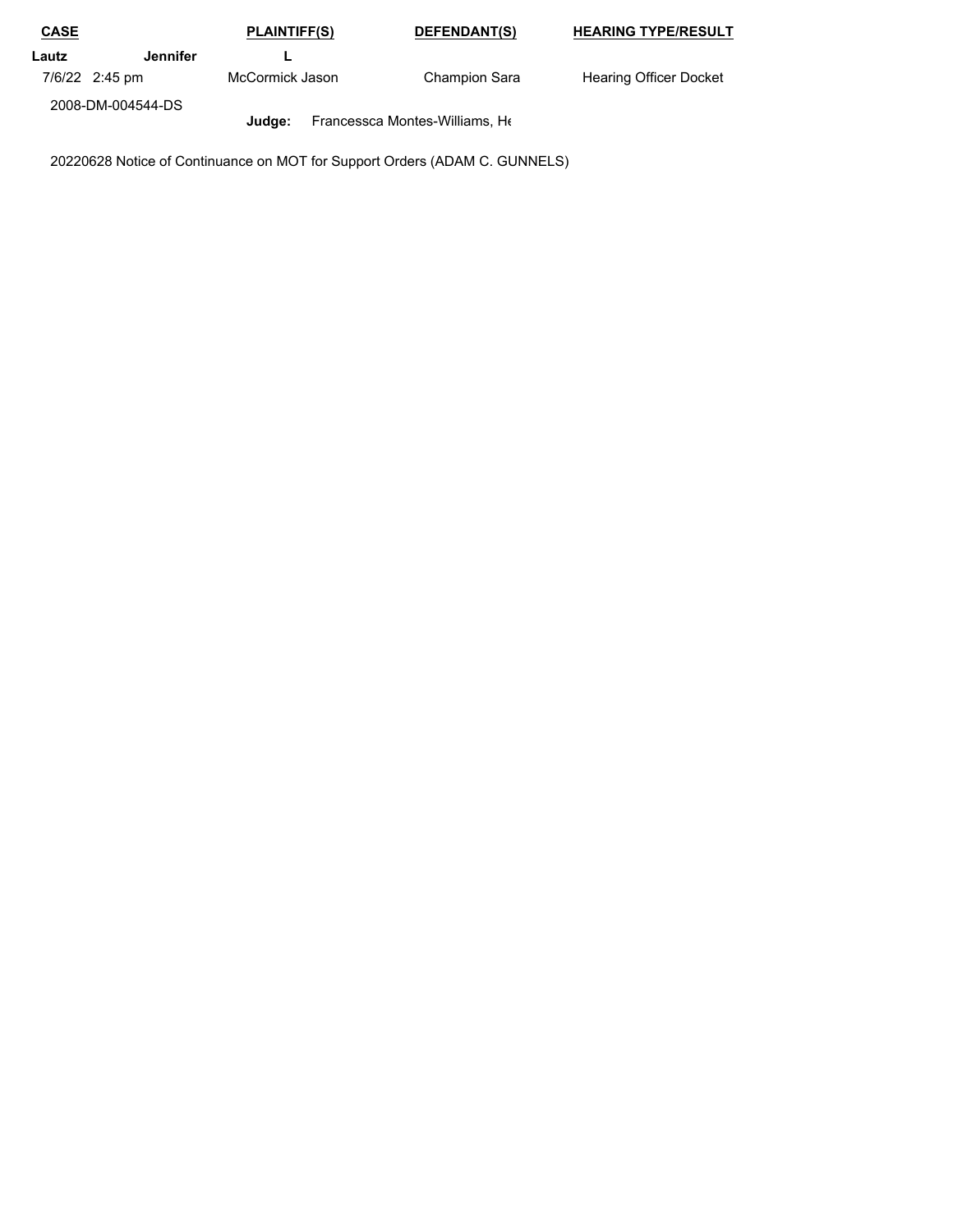| <b>CASE</b>                         |       | <b>PLAINTIFF(S)</b> | DEFENDANT(S)                                 | <b>HEARING TYPE/RESULT</b>    |
|-------------------------------------|-------|---------------------|----------------------------------------------|-------------------------------|
| McIntvre                            | James |                     |                                              |                               |
| 7/6/22 9:00 am<br>2014-DM-004245-PA |       | <b>Families</b>     | State of Kansas Department for Gails Marquez | <b>Hearing Officer Docket</b> |
|                                     |       | Judae:              | Francessca Montes-Williams, He               |                               |

20220422 OWBW/Order to Appear Review (MARUEZ C. GAILS) s/PJOURNEY (YVONNE E. ALMAZAN)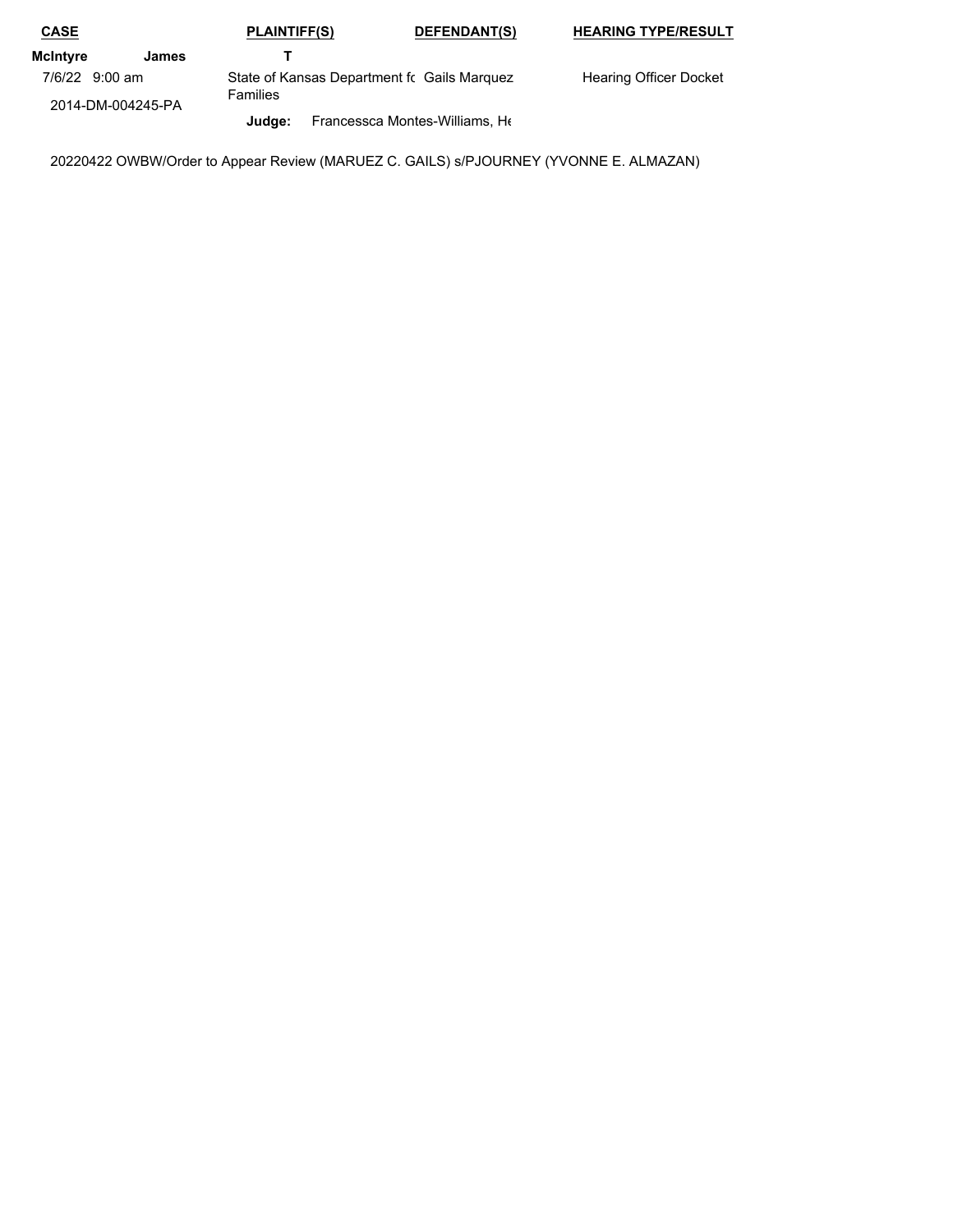| <b>CASE</b>                       | <b>PLAINTIFF(S)</b>                                                                                                              | DEFENDANT(S)                   | <b>HEARING TYPE/RESULT</b>    |
|-----------------------------------|----------------------------------------------------------------------------------------------------------------------------------|--------------------------------|-------------------------------|
| Pro Se                            |                                                                                                                                  |                                |                               |
| 6/30/22 9:00 am                   | State of Kansas, Secretary of I Peterson Adam<br>Ratliff Meaghan                                                                 |                                | <b>Hearing Officer Docket</b> |
| 2021-DM-002275-SU                 | Judge: Francessca Montes-Williams, Hearing result for Hearing Officer Docket held on 06/30/2022 09:00 AM: Continued by Agreement |                                |                               |
|                                   |                                                                                                                                  |                                |                               |
|                                   | 20220608 MOT for MOD of Child Support (ALICE R. BURNS)                                                                           |                                |                               |
| 6/30/22 9:00 am                   | State of Kansas, Secretary of I Peterson Adam                                                                                    |                                | <b>Hearing Officer Docket</b> |
| 2021-DM-002275-SU                 | Ratliff Meaghan                                                                                                                  |                                |                               |
|                                   | Judge:<br>Hearing result for Hearing Officer Docket held on 06/30/2022 09:00 AM: Continued by Agreement                          | Francessca Montes-Williams, He |                               |
|                                   | 20220608 MOT for MOD of Child Support (ALICE R. BURNS)                                                                           |                                |                               |
| 7/1/22 9:00 am                    | State of Kansas Department fc Champion Horace                                                                                    |                                | <b>Hearing Officer Docket</b> |
| 2014-DM-000837-SU                 | Families                                                                                                                         |                                |                               |
|                                   | Judge:                                                                                                                           | Francessca Montes-Williams, He |                               |
|                                   | 20220318 Order to Execute Sentence/REVIEW s/KEHOGAN (ALICE R BURNS); BW (RSP) OB                                                 |                                |                               |
| 7/5/22 9:00 am                    | State of Kansas CSEU<br>Jones Sabrina                                                                                            | <b>Hutton Marcus</b>           | Hearing Officer Docket        |
| 1994-DM-101286-PA                 |                                                                                                                                  |                                |                               |
|                                   | Judge: Michael B Roach, Hearing Office<br>Hearing result for Hearing Officer Docket held on 07/05/2022 09:00 AM: Continued       |                                |                               |
| <b>Marcus Hutton-Ordered Back</b> |                                                                                                                                  |                                |                               |
| 7/5/22 9:00 am                    | State of Kansas CSEU                                                                                                             | <b>Hutton Marcus</b>           | <b>Hearing Officer Docket</b> |
| 1994-DM-101286-PA                 | Jones Sabrina                                                                                                                    |                                |                               |
|                                   | Judge: Michael B Roach, Hearing Office<br>Hearing result for Hearing Officer Docket held on 07/05/2022 09:00 AM: Continued       |                                |                               |
| Marcus Hutton-Ordered Back        |                                                                                                                                  |                                |                               |
| 7/5/22 9:00 am                    | State of Kansas CSEU                                                                                                             | Jordan Michael                 | <b>Hearing Officer Docket</b> |
| 2004-DM-006761-PA                 | Lacey Hillery                                                                                                                    |                                |                               |
|                                   | Judge: Michael B Roach, Hearing Office<br>Hearing result for Hearing Officer Docket held on 07/05/2022 09:00 AM: Continued       |                                |                               |
|                                   | 20220513 Order to Appear for Hearing in Aid of Execution (RSP) s/LKIRBY (YVONNE ALMAZAN) OB                                      |                                |                               |
| 7/5/22 9:00 am                    | State of Kansas CSEU                                                                                                             | Jordan Michael                 | <b>Hearing Officer Docket</b> |
| 2004-DM-006761-PA                 | Lacey Hillery                                                                                                                    |                                |                               |
|                                   | Judge: Michael B Roach, Hearing Office<br>Hearing result for Hearing Officer Docket held on 07/05/2022 09:00 AM: Continued       |                                |                               |
|                                   | 20220513 Order to Appear for Hearing in Aid of Execution (RSP) s/LKIRBY (YVONNE ALMAZAN) OB                                      |                                |                               |
| 7/5/22 9:00 am                    | <b>Banfield Shoneka</b>                                                                                                          | <b>Hutton Marcus</b>           | <b>Hearing Officer Docket</b> |
| 2005-DM-000577-DV                 |                                                                                                                                  |                                |                               |
|                                   | Judge: Michael B Roach, Hearing Office<br>Hearing result for Hearing Officer Docket held on 07/05/2022 09:00 AM: Continued       |                                |                               |
| Marcus Hutton-Ordered Back        |                                                                                                                                  |                                |                               |
| 7/5/22 9:00 am                    | <b>Banfield Shoneka</b>                                                                                                          | <b>Hutton Marcus</b>           | <b>Hearing Officer Docket</b> |
| 2005-DM-000577-DV                 |                                                                                                                                  |                                |                               |
|                                   | Judge: Michael B Roach, Hearing Office<br>Hearing result for Hearing Officer Docket held on 07/05/2022 09:00 AM: Continued       |                                |                               |
| Marcus Hutton-Ordered Back        |                                                                                                                                  |                                |                               |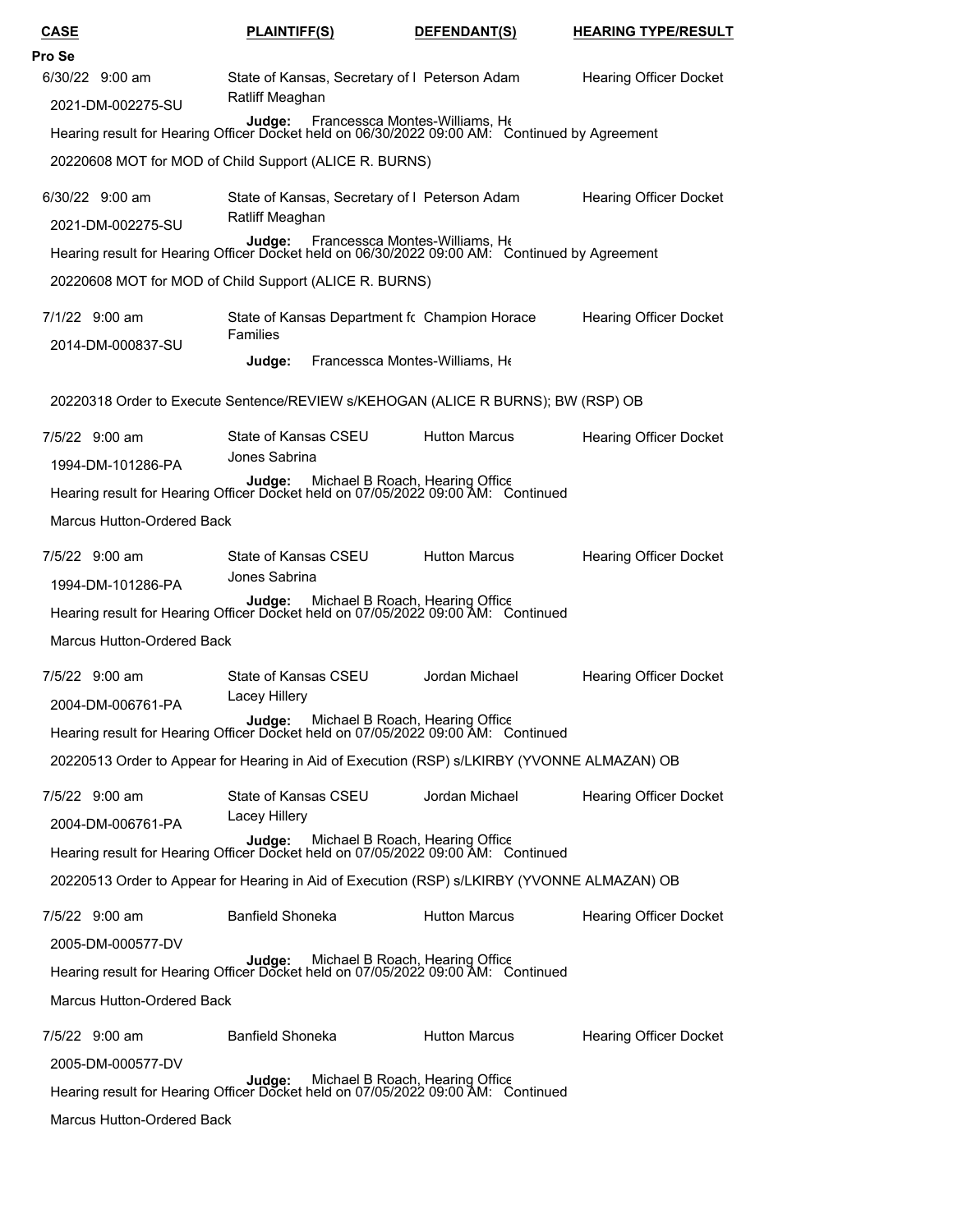| <b>CASE</b>                           | <b>PLAINTIFF(S)</b>                                                                                                         | DEFENDANT(S)                    | <b>HEARING TYPE/RESULT</b>                                                                             |
|---------------------------------------|-----------------------------------------------------------------------------------------------------------------------------|---------------------------------|--------------------------------------------------------------------------------------------------------|
| Pro Se                                |                                                                                                                             |                                 |                                                                                                        |
| 7/5/22 9:00 am                        | State of Kansas CSEU<br>Koehler Merridie                                                                                    | Jordan Michael                  | <b>Hearing Officer Docket</b>                                                                          |
| 2005-DM-002585-PA                     | Judge: Michael B Roach, Hearing Office<br>Hearing result for Hearing Officer Docket held on 07/05/2022 09:00 AM: Continued  |                                 |                                                                                                        |
|                                       |                                                                                                                             |                                 |                                                                                                        |
|                                       | 20220512 ORD to Appear for Hearing in Aid of Execution (RSP) s/JDEWEY (YVONNE ALMAZAN)                                      |                                 |                                                                                                        |
| 7/5/22 9:00 am                        | State of Kansas CSEU<br>Horn Aretina                                                                                        | Jones Jason                     | <b>Hearing Officer Docket</b>                                                                          |
| 2005-DM-004091-OD                     |                                                                                                                             |                                 |                                                                                                        |
|                                       | Judge: Michael B Roach, Hearing Office<br>Hearing result for Hearing Officer Docket held on 07/05/2022 09:00 AM: Continued  |                                 |                                                                                                        |
| BWH (JASON JONES)                     |                                                                                                                             |                                 |                                                                                                        |
| 7/5/22 9:00 am                        | State of Kansas CSEU                                                                                                        | Bowen Kevin                     | <b>Hearing Officer Docket</b>                                                                          |
| 2010-DM-001246-PA                     | Hoffman Alison                                                                                                              | Demoura Mark                    |                                                                                                        |
|                                       | Judge: Michael B Roach, Helanney Gffice<br>Hearing result for Hearing Officer Docket held on 07/05/2022 09:00 AM: Continued |                                 |                                                                                                        |
| Conditional Release of RSP (email) OB |                                                                                                                             |                                 |                                                                                                        |
| 7/5/22 9:00 am                        | State of Kansas CSEU                                                                                                        | Bowen Kevin                     | <b>Hearing Officer Docket</b>                                                                          |
| 2010-DM-001246-PA                     | Hoffman Alison                                                                                                              | Demoura Mark                    |                                                                                                        |
|                                       | Judge: Michael B Roach, Helaning vesult for Hearing Officer Docket held on 07/05/2022 09:00 AM: Continued                   |                                 |                                                                                                        |
| Conditional Release of RSP (email) OB |                                                                                                                             |                                 |                                                                                                        |
| 7/5/22 9:00 am                        | State of Kansas CSEU                                                                                                        | <b>Hall David</b>               | <b>Hearing Officer Docket</b>                                                                          |
| 2010-DM-006223-PA                     | Jackson Brandy                                                                                                              |                                 |                                                                                                        |
|                                       | Judge: Michael B Roach, Hearing Office<br>Hearing result for Hearing Officer Docket held on 07/05/2022 09:00 AM: Continued  |                                 |                                                                                                        |
|                                       | 20210817 Conditional Release of Defendant/OB (RSP)                                                                          |                                 |                                                                                                        |
| 7/5/22 9:00 am                        | State of Kansas CSEU                                                                                                        | <b>Hall David</b>               | <b>Hearing Officer Docket</b>                                                                          |
| 2010-DM-006223-PA                     | Jackson Brandy                                                                                                              |                                 |                                                                                                        |
|                                       | Judge:<br>Hearing result for Hearing Officer Docket held on 07/05/2022 09:00 AM: Continued                                  | Michael B Roach, Hearing Office |                                                                                                        |
|                                       | 20210817 Conditional Release of Defendant/OB (RSP)                                                                          |                                 |                                                                                                        |
|                                       |                                                                                                                             |                                 |                                                                                                        |
| 7/5/22 9:00 am                        | State of Kansas CSEU<br>Nightengale Lindsey                                                                                 | Jordan Michael                  | <b>Hearing Officer Docket</b>                                                                          |
| 2011-DM-006474-SU                     | Judge: Michael B Roach, Hearing Office<br>Hearing result for Hearing Officer Docket held on 07/05/2022 09:00 AM: Continued  |                                 |                                                                                                        |
|                                       |                                                                                                                             |                                 |                                                                                                        |
|                                       |                                                                                                                             |                                 | 20220509 Order to Appear for Hearing in Aid of Execution (MICHAEL A. JORDAN) s/JDEWEY (YVONNE ALMAZAN) |
| 7/5/22 9:00 am                        | State of Kansas CSEU<br>Nightengale Lindsey                                                                                 | Jordan Michael                  | <b>Hearing Officer Docket</b>                                                                          |
| 2011-DM-006474-SU                     |                                                                                                                             |                                 |                                                                                                        |
|                                       | Judge: Michael B Roach, Hearing Office<br>Hearing result for Hearing Officer Docket held on 07/05/2022 09:00 AM: Continued  |                                 |                                                                                                        |
|                                       |                                                                                                                             |                                 | 20220509 Order to Appear for Hearing in Aid of Execution (MICHAEL A. JORDAN) s/JDEWEY (YVONNE ALMAZAN) |
| 7/5/22 9:00 am                        | State of Kansas Department for Hall David                                                                                   |                                 | <b>Hearing Officer Docket</b>                                                                          |
| 2015-DM-000030-PA                     | Families                                                                                                                    |                                 |                                                                                                        |
|                                       | Judge: Michael B Roach, Hearing Office<br>Hearing result for Hearing Officer Docket held on 07/05/2022 09:00 AM: Continued  |                                 |                                                                                                        |
|                                       | 20210818 Conditional Release of Defendant/OB (RSP)                                                                          |                                 |                                                                                                        |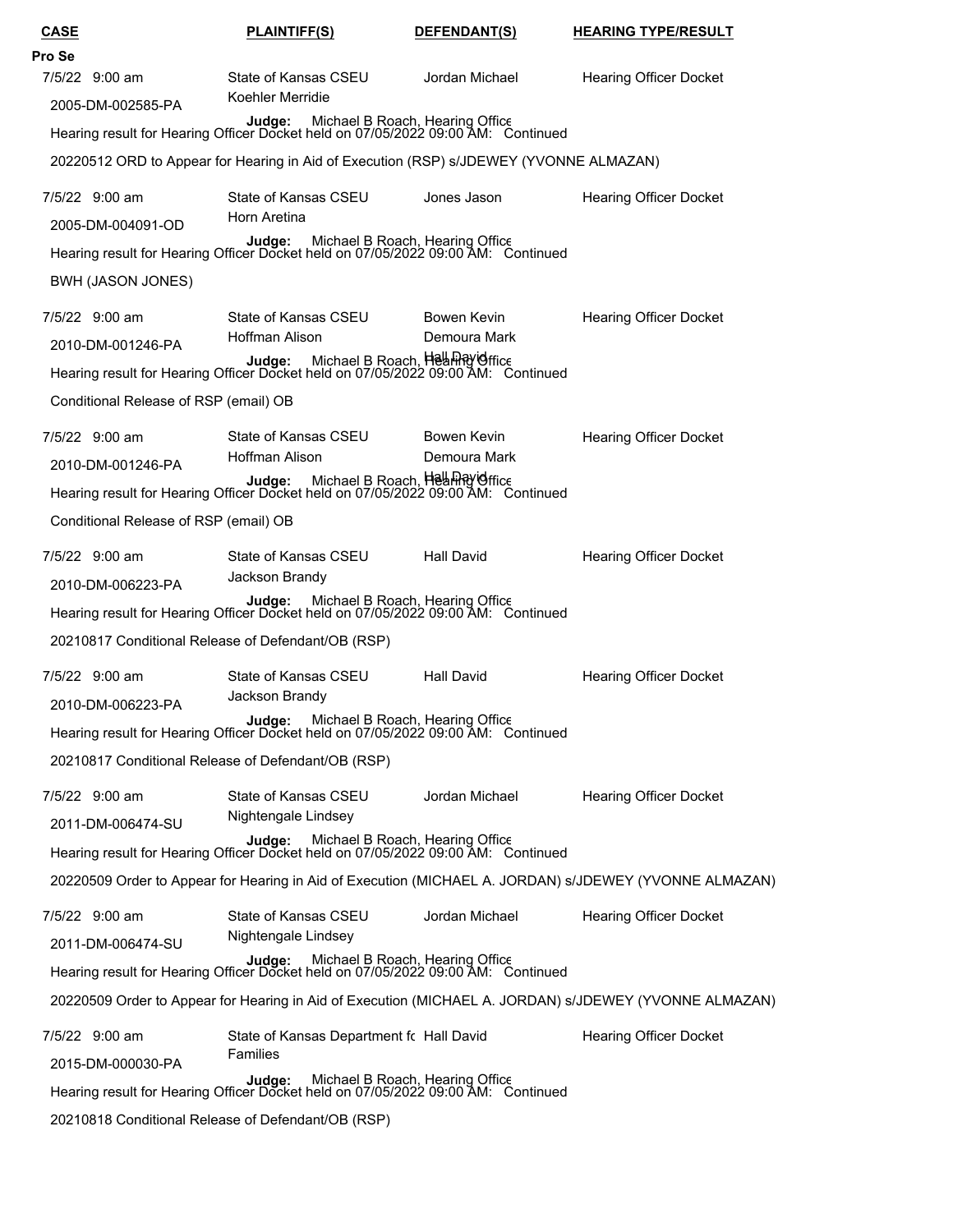| CASE                                                              | <b>PLAINTIFF(S)</b>                                                                                                                             | DEFENDANT(S)                                                                                                                | <b>HEARING TYPE/RESULT</b>                                                                                  |  |  |  |  |  |
|-------------------------------------------------------------------|-------------------------------------------------------------------------------------------------------------------------------------------------|-----------------------------------------------------------------------------------------------------------------------------|-------------------------------------------------------------------------------------------------------------|--|--|--|--|--|
| Pro Se                                                            |                                                                                                                                                 |                                                                                                                             |                                                                                                             |  |  |  |  |  |
| 7/5/22 9:00 am                                                    | State of Kansas Department for Hall David<br><b>Families</b>                                                                                    |                                                                                                                             | <b>Hearing Officer Docket</b>                                                                               |  |  |  |  |  |
|                                                                   | 2015-DM-000030-PA<br>Judge: Michael B Roach, Hearing Office<br>Hearing result for Hearing Officer Docket held on 07/05/2022 09:00 AM: Continued |                                                                                                                             |                                                                                                             |  |  |  |  |  |
| 20210818 Conditional Release of Defendant/OB (RSP)                |                                                                                                                                                 |                                                                                                                             |                                                                                                             |  |  |  |  |  |
| 7/5/22 9:00 am                                                    | Families                                                                                                                                        | State of Kansas Department fc Howard Robert                                                                                 | <b>Hearing Officer Docket</b>                                                                               |  |  |  |  |  |
| 2015-DM-002650-SU                                                 | Michael B Roach, Hearing Office<br>Judge:<br>Hearing result for Hearing Officer Docket held on 07/05/2022 09:00 AM: Continued                   |                                                                                                                             |                                                                                                             |  |  |  |  |  |
| 20211129 Notice of Hearing for Compliance Review (JULIE L ORR) OB |                                                                                                                                                 |                                                                                                                             |                                                                                                             |  |  |  |  |  |
| 7/5/22 9:00 am                                                    |                                                                                                                                                 | State of Kansas Department fc Howard Robert                                                                                 | <b>Hearing Officer Docket</b>                                                                               |  |  |  |  |  |
| 2015-DM-002650-SU                                                 | Families                                                                                                                                        | Judge: Michael B Roach, Hearing Office<br>Hearing result for Hearing Officer Docket held on 07/05/2022 09:00 AM: Continued  |                                                                                                             |  |  |  |  |  |
| 20211129 Notice of Hearing for Compliance Review (JULIE L ORR) OB |                                                                                                                                                 |                                                                                                                             |                                                                                                             |  |  |  |  |  |
| 7/5/22 9:00 am                                                    |                                                                                                                                                 | State of Kansas DCF OBO Sta Hernandez Pedro                                                                                 | <b>Hearing Officer Docket</b>                                                                               |  |  |  |  |  |
| 2018-DM-006014-US                                                 | Degross Maritza                                                                                                                                 | Judge: Francessca Montes-Williams, Ht<br>Hearing result for Hearing Officer Docket held on 07/05/2022 09:00 AM: Off Docket  |                                                                                                             |  |  |  |  |  |
|                                                                   |                                                                                                                                                 | 20220524 Order to Appear for Hearing in Aid of Execution s/Q.PITTMAN (YVONNE ALMAZAN)                                       |                                                                                                             |  |  |  |  |  |
| 7/5/22 9:00 am                                                    |                                                                                                                                                 | State of Kansas DCF OBO Stal Hernandez Pedro                                                                                | <b>Hearing Officer Docket</b>                                                                               |  |  |  |  |  |
| 2018-DM-006014-US                                                 | Degross Maritza                                                                                                                                 |                                                                                                                             |                                                                                                             |  |  |  |  |  |
|                                                                   |                                                                                                                                                 | <b>Judge:</b> Francessca Montes-Williams, Hearing result for Hearing Officer Docket held on 07/05/2022 09:00 AM: Off Docket |                                                                                                             |  |  |  |  |  |
|                                                                   |                                                                                                                                                 | 20220524 Order to Appear for Hearing in Aid of Execution s/Q.PITTMAN (YVONNE ALMAZAN)                                       |                                                                                                             |  |  |  |  |  |
| 7/5/22 2:00 pm                                                    | <b>Chamberland Heather</b>                                                                                                                      | Swisher Robert                                                                                                              | <b>Hearing Officer Docket</b>                                                                               |  |  |  |  |  |
| 2013-DM-005731-DS                                                 |                                                                                                                                                 | Judge: Francessca Montes-Williams, Hearing result for Hearing Officer Docket held on 07/05/2022 02:00 PM: Continued         |                                                                                                             |  |  |  |  |  |
| 20220617 MOT for MOD of Child Support (ALICE R. BURNS)            |                                                                                                                                                 |                                                                                                                             |                                                                                                             |  |  |  |  |  |
| 7/5/22 2:00 pm                                                    | <b>Chamberland Heather</b>                                                                                                                      | Swisher Robert                                                                                                              | <b>Hearing Officer Docket</b>                                                                               |  |  |  |  |  |
| 2013-DM-005731-DS                                                 |                                                                                                                                                 | Judge: Francessca Montes-Williams, Hearing result for Hearing Officer Docket held on 07/05/2022 02:00 PM: Continued         |                                                                                                             |  |  |  |  |  |
| 20220617 MOT for MOD of Child Support (ALICE R. BURNS)            |                                                                                                                                                 |                                                                                                                             |                                                                                                             |  |  |  |  |  |
| 7/6/22 9:00 am                                                    | Aldridge Tiffany                                                                                                                                | <b>Gilmere Matthew</b>                                                                                                      | <b>Hearing Officer Docket</b>                                                                               |  |  |  |  |  |
| 2005-DM-001129-PA                                                 | Judge:                                                                                                                                          | Francessca Montes-Williams, He                                                                                              |                                                                                                             |  |  |  |  |  |
| s/J Pro Tem                                                       |                                                                                                                                                 |                                                                                                                             | 20210210 Amended Notice of Hearing on Motion in Contempt (JULIE L ORR); /OWBW Review;/Order to Appear (RSP) |  |  |  |  |  |
| 7/6/22 9:00 am                                                    | <b>Hearing Officer Docket</b>                                                                                                                   |                                                                                                                             |                                                                                                             |  |  |  |  |  |
| 2005-DM-001129-PA                                                 | Judge:                                                                                                                                          | Francessca Montes-Williams, He                                                                                              |                                                                                                             |  |  |  |  |  |

20210210 Amended Notice of Hearing on Motion in Contempt (JULIE L ORR); /OWBW Review;/Order to Appear (RSP) s/J Pro Tem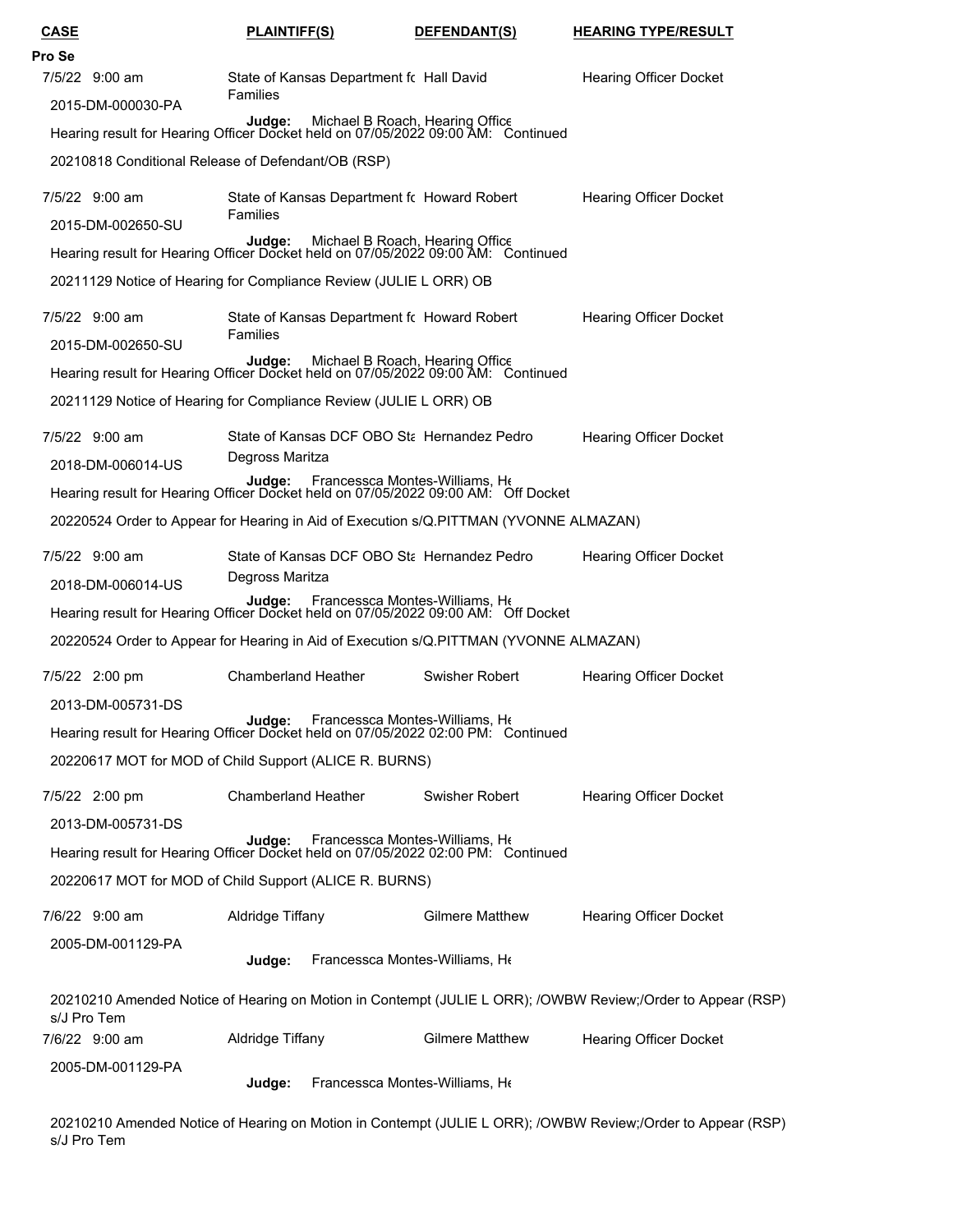| <b>CASE</b><br><u>PLAINTIFF(S)</u>                            |                                                                      | DEFENDANT(S)                                               | <b>HEARING TYPE/RESULT</b>    |  |  |  |  |  |
|---------------------------------------------------------------|----------------------------------------------------------------------|------------------------------------------------------------|-------------------------------|--|--|--|--|--|
| Pro Se                                                        |                                                                      |                                                            |                               |  |  |  |  |  |
| 7/6/22 9:00 am                                                | State of Kansas CSEU<br><b>Esters Lakeitta</b>                       | <b>Hatcher David</b>                                       | <b>Hearing Officer Docket</b> |  |  |  |  |  |
| 2006-DM-003337-SU<br>Francessca Montes-Williams, He<br>Judge: |                                                                      |                                                            |                               |  |  |  |  |  |
| Bench Warrant (RSP)                                           |                                                                      |                                                            |                               |  |  |  |  |  |
| 7/6/22 9:00 am                                                | State of Kansas CSEU                                                 | <b>Hatcher David</b>                                       | <b>Hearing Officer Docket</b> |  |  |  |  |  |
| 2006-DM-003337-SU                                             | Esters Lakeitta<br>Judge:                                            | Francessca Montes-Williams, He                             |                               |  |  |  |  |  |
| Bench Warrant (RSP)                                           |                                                                      |                                                            |                               |  |  |  |  |  |
| 7/6/22 9:00 am                                                | State of Kansas CSEU                                                 | Figueroa Manuel                                            | <b>Hearing Officer Docket</b> |  |  |  |  |  |
| 2006-DM-005364-SU                                             | Urbina Yesenia<br>Judge:                                             | Francessca Montes-Williams, He                             |                               |  |  |  |  |  |
|                                                               | 20220302 Motion For Modification of Child Support (YVONNE E ALMAZAN) |                                                            |                               |  |  |  |  |  |
|                                                               |                                                                      |                                                            |                               |  |  |  |  |  |
| 7/6/22 9:00 am<br>2006-DM-005364-SU                           | State of Kansas CSEU<br>Urbina Yesenia                               | Figueroa Manuel                                            | <b>Hearing Officer Docket</b> |  |  |  |  |  |
|                                                               | Judge:                                                               | Francessca Montes-Williams, He                             |                               |  |  |  |  |  |
|                                                               | 20220302 Motion For Modification of Child Support (YVONNE E ALMAZAN) |                                                            |                               |  |  |  |  |  |
| 7/6/22 9:00 am                                                | State of Kansas CSEU                                                 | White Henry                                                | <b>Hearing Officer Docket</b> |  |  |  |  |  |
| 2009-DM-002716-PA                                             | Bordeaux Stacy<br>Judge:                                             | <b>Harrison Kedrick</b><br>Michael B Roach, Hearing Office |                               |  |  |  |  |  |
| 03252022 Release of Defendant/OB (RSP)                        |                                                                      |                                                            |                               |  |  |  |  |  |
| 7/6/22 9:00 am                                                | State of Kansas CSEU                                                 | White Henry                                                | <b>Hearing Officer Docket</b> |  |  |  |  |  |
| 2009-DM-002716-PA                                             | Bordeaux Stacy                                                       | Harrison Kedrick                                           |                               |  |  |  |  |  |
|                                                               | Judge:                                                               | Michael B Roach, Hearing Office                            |                               |  |  |  |  |  |
| 03252022 Release of Defendant/OB (RSP)                        |                                                                      |                                                            |                               |  |  |  |  |  |
| 7/6/22 9:00 am                                                | State of Kansas CSEU                                                 | White Henry                                                | <b>Hearing Officer Docket</b> |  |  |  |  |  |
| 2009-DM-002716-PA                                             | Bordeaux Stacy<br>Judge:                                             | <b>Harrison Kedrick</b><br>Michael B Roach, Hearing Office |                               |  |  |  |  |  |
| 03252022 Release of Defendant/OB (RSP)                        |                                                                      |                                                            |                               |  |  |  |  |  |
| 7/6/22 9:00 am                                                | State of Kansas CSEU                                                 | <b>Harrison Kedrick</b>                                    | <b>Hearing Officer Docket</b> |  |  |  |  |  |
| 2010-DM-005225-SU                                             | Jones Ashlee                                                         |                                                            |                               |  |  |  |  |  |
|                                                               | Judge:                                                               | Michael B Roach, Hearing Office                            |                               |  |  |  |  |  |
| 03252022 Release of Defendant/ OB (RSP)                       |                                                                      |                                                            |                               |  |  |  |  |  |
| 7/6/22 9:00 am                                                | State of Kansas CSEU<br>Jones Ashlee                                 | <b>Harrison Kedrick</b>                                    | Hearing Officer Docket        |  |  |  |  |  |
| 2010-DM-005225-SU                                             | Judge:                                                               | Michael B Roach, Hearing Office                            |                               |  |  |  |  |  |
|                                                               |                                                                      |                                                            |                               |  |  |  |  |  |

03252022 Release of Defendant/ OB (RSP)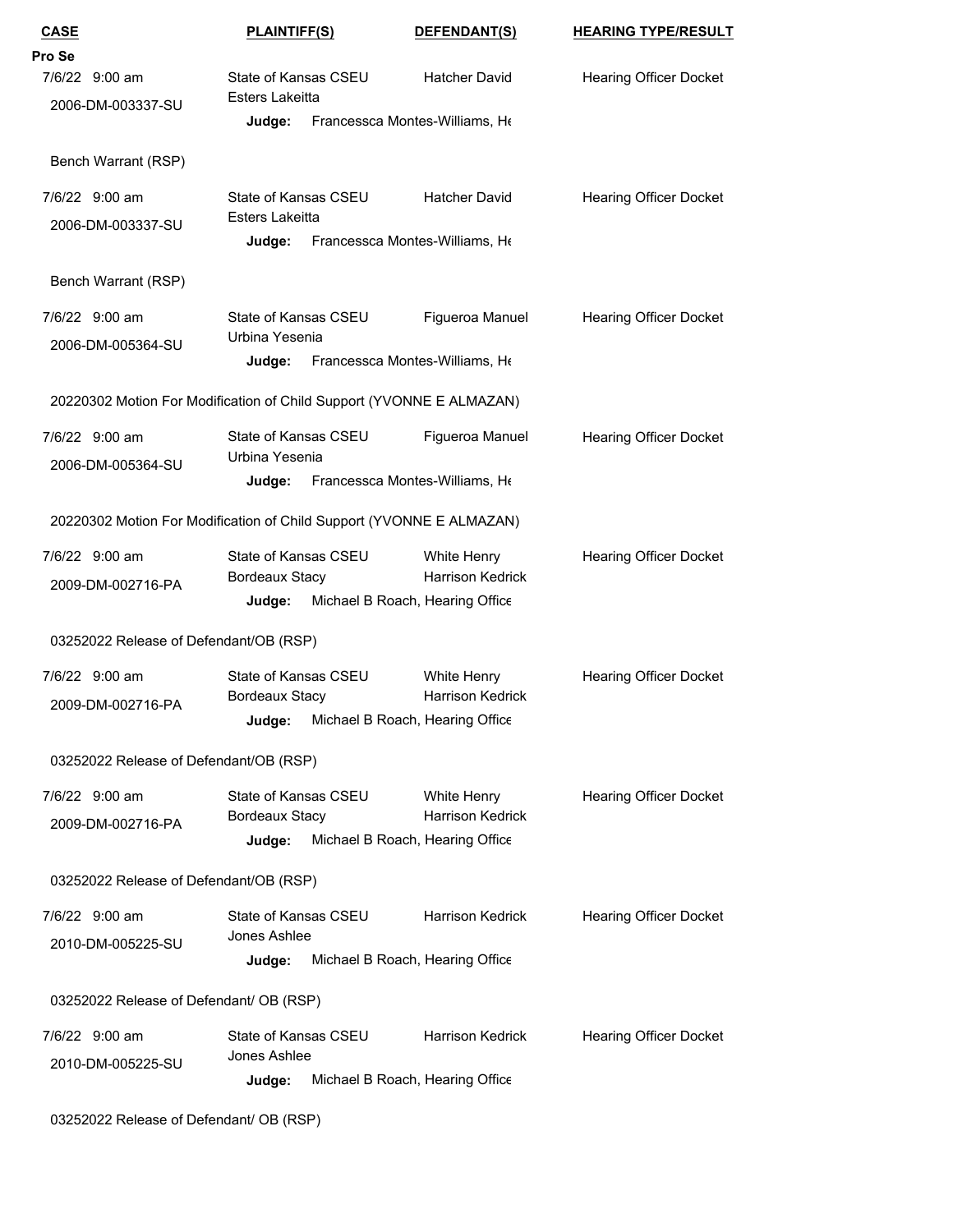| Pro Se<br>7/6/22 9:00 am<br>State of Kansas CSEU<br><b>Miller Michael</b><br><b>Hearing Officer Docket</b><br><b>Harrison Kedrick</b><br>Reynolds Regina<br>2010-DM-005226-PA<br>Michael B Roach, Hearing Office<br>Judge:<br>03252022 Release of Def/OB (RSP)<br>7/6/22 9:00 am<br>State of Kansas CSEU<br>Miller Michael<br><b>Hearing Officer Docket</b><br>Reynolds Regina<br><b>Harrison Kedrick</b><br>2010-DM-005226-PA<br>Michael B Roach, Hearing Office<br>Judge:<br>03252022 Release of Def/OB (RSP)<br>7/6/22 9:00 am<br>State of Kansas CSEU<br>Irvin Joshua<br><b>Hearing Officer Docket</b><br>Norman Alicia<br>2011-DM-002339-PA<br>Francessca Montes-Williams, He<br>Judge:<br>20220404 Motion for Examination of Judgment Debtor/Order to Appear for Hearing in Aid of Execution (JOSHUA IRVIN)<br>S/JOURNEY (YVONNE ALMAZAN)<br>7/6/22 9:00 am<br>State of Kansas CSEU<br>Irvin Joshua<br><b>Hearing Officer Docket</b><br>Norman Alicia<br>2011-DM-002339-PA<br>Francessca Montes-Williams, He<br>Judge:<br>20220404 Motion for Examination of Judgment Debtor/Order to Appear for Hearing in Aid of Execution (JOSHUA IRVIN)<br>S/JOURNEY (YVONNE ALMAZAN)<br>7/6/22 9:00 am<br>State of Kansas CSEU<br>Irvin Joshua<br>Hearing Officer Docket<br><b>Garrett Amber</b><br>2011-DM-002660-SU<br>Francessca Montes-Williams, He<br>Judge:<br>20220404 Motion for Examination of Judgment Debtor/Order to Appear for Hearing in Aid of Execution (JOSHUA IRVIN)<br>S/JOURNEY (YVONNE ALMAZAN)<br>State of Kansas CSEU<br>Irvin Joshua<br>7/6/22 9:00 am<br><b>Hearing Officer Docket</b><br><b>Garrett Amber</b><br>2011-DM-002660-SU<br>Francessca Montes-Williams, He<br>Judge:<br>20220404 Motion for Examination of Judgment Debtor/Order to Appear for Hearing in Aid of Execution (JOSHUA IRVIN)<br>S/JOURNEY (YVONNE ALMAZAN)<br>7/6/22 9:00 am<br>State of Kansas Department fc Gails Marquez<br><b>Hearing Officer Docket</b><br>Families<br>2014-DM-004245-PA<br>Francessca Montes-Williams, He<br>Judge:<br>20220422 OWBW/Order to Appear Review (MARUEZ C. GAILS) s/PJOURNEY (YVONNE E. ALMAZAN)<br>7/6/22 9:00 am<br>State of Kansas Department fc Gails Marquez<br><b>Hearing Officer Docket</b><br><b>Families</b><br>2014-DM-004245-PA<br>Francessca Montes-Williams, He<br>Judge:<br>20220422 OWBW/Order to Appear Review (MARUEZ C. GAILS) s/PJOURNEY (YVONNE E. ALMAZAN)<br>State of Kansas Department fc Midkiff Alyssa | <b>CASE</b>    | <b>PLAINTIFF(S)</b> |  | DEFENDANT(S) | <b>HEARING TYPE/RESULT</b> |
|---------------------------------------------------------------------------------------------------------------------------------------------------------------------------------------------------------------------------------------------------------------------------------------------------------------------------------------------------------------------------------------------------------------------------------------------------------------------------------------------------------------------------------------------------------------------------------------------------------------------------------------------------------------------------------------------------------------------------------------------------------------------------------------------------------------------------------------------------------------------------------------------------------------------------------------------------------------------------------------------------------------------------------------------------------------------------------------------------------------------------------------------------------------------------------------------------------------------------------------------------------------------------------------------------------------------------------------------------------------------------------------------------------------------------------------------------------------------------------------------------------------------------------------------------------------------------------------------------------------------------------------------------------------------------------------------------------------------------------------------------------------------------------------------------------------------------------------------------------------------------------------------------------------------------------------------------------------------------------------------------------------------------------------------------------------------------------------------------------------------------------------------------------------------------------------------------------------------------------------------------------------------------------------------------------------------------------------------------------------------------------------------------------------------------------------------------------------|----------------|---------------------|--|--------------|----------------------------|
|                                                                                                                                                                                                                                                                                                                                                                                                                                                                                                                                                                                                                                                                                                                                                                                                                                                                                                                                                                                                                                                                                                                                                                                                                                                                                                                                                                                                                                                                                                                                                                                                                                                                                                                                                                                                                                                                                                                                                                                                                                                                                                                                                                                                                                                                                                                                                                                                                                                               |                |                     |  |              |                            |
|                                                                                                                                                                                                                                                                                                                                                                                                                                                                                                                                                                                                                                                                                                                                                                                                                                                                                                                                                                                                                                                                                                                                                                                                                                                                                                                                                                                                                                                                                                                                                                                                                                                                                                                                                                                                                                                                                                                                                                                                                                                                                                                                                                                                                                                                                                                                                                                                                                                               |                |                     |  |              |                            |
|                                                                                                                                                                                                                                                                                                                                                                                                                                                                                                                                                                                                                                                                                                                                                                                                                                                                                                                                                                                                                                                                                                                                                                                                                                                                                                                                                                                                                                                                                                                                                                                                                                                                                                                                                                                                                                                                                                                                                                                                                                                                                                                                                                                                                                                                                                                                                                                                                                                               |                |                     |  |              |                            |
|                                                                                                                                                                                                                                                                                                                                                                                                                                                                                                                                                                                                                                                                                                                                                                                                                                                                                                                                                                                                                                                                                                                                                                                                                                                                                                                                                                                                                                                                                                                                                                                                                                                                                                                                                                                                                                                                                                                                                                                                                                                                                                                                                                                                                                                                                                                                                                                                                                                               |                |                     |  |              |                            |
|                                                                                                                                                                                                                                                                                                                                                                                                                                                                                                                                                                                                                                                                                                                                                                                                                                                                                                                                                                                                                                                                                                                                                                                                                                                                                                                                                                                                                                                                                                                                                                                                                                                                                                                                                                                                                                                                                                                                                                                                                                                                                                                                                                                                                                                                                                                                                                                                                                                               |                |                     |  |              |                            |
|                                                                                                                                                                                                                                                                                                                                                                                                                                                                                                                                                                                                                                                                                                                                                                                                                                                                                                                                                                                                                                                                                                                                                                                                                                                                                                                                                                                                                                                                                                                                                                                                                                                                                                                                                                                                                                                                                                                                                                                                                                                                                                                                                                                                                                                                                                                                                                                                                                                               |                |                     |  |              |                            |
|                                                                                                                                                                                                                                                                                                                                                                                                                                                                                                                                                                                                                                                                                                                                                                                                                                                                                                                                                                                                                                                                                                                                                                                                                                                                                                                                                                                                                                                                                                                                                                                                                                                                                                                                                                                                                                                                                                                                                                                                                                                                                                                                                                                                                                                                                                                                                                                                                                                               |                |                     |  |              |                            |
|                                                                                                                                                                                                                                                                                                                                                                                                                                                                                                                                                                                                                                                                                                                                                                                                                                                                                                                                                                                                                                                                                                                                                                                                                                                                                                                                                                                                                                                                                                                                                                                                                                                                                                                                                                                                                                                                                                                                                                                                                                                                                                                                                                                                                                                                                                                                                                                                                                                               |                |                     |  |              |                            |
|                                                                                                                                                                                                                                                                                                                                                                                                                                                                                                                                                                                                                                                                                                                                                                                                                                                                                                                                                                                                                                                                                                                                                                                                                                                                                                                                                                                                                                                                                                                                                                                                                                                                                                                                                                                                                                                                                                                                                                                                                                                                                                                                                                                                                                                                                                                                                                                                                                                               |                |                     |  |              |                            |
|                                                                                                                                                                                                                                                                                                                                                                                                                                                                                                                                                                                                                                                                                                                                                                                                                                                                                                                                                                                                                                                                                                                                                                                                                                                                                                                                                                                                                                                                                                                                                                                                                                                                                                                                                                                                                                                                                                                                                                                                                                                                                                                                                                                                                                                                                                                                                                                                                                                               |                |                     |  |              |                            |
|                                                                                                                                                                                                                                                                                                                                                                                                                                                                                                                                                                                                                                                                                                                                                                                                                                                                                                                                                                                                                                                                                                                                                                                                                                                                                                                                                                                                                                                                                                                                                                                                                                                                                                                                                                                                                                                                                                                                                                                                                                                                                                                                                                                                                                                                                                                                                                                                                                                               |                |                     |  |              |                            |
|                                                                                                                                                                                                                                                                                                                                                                                                                                                                                                                                                                                                                                                                                                                                                                                                                                                                                                                                                                                                                                                                                                                                                                                                                                                                                                                                                                                                                                                                                                                                                                                                                                                                                                                                                                                                                                                                                                                                                                                                                                                                                                                                                                                                                                                                                                                                                                                                                                                               |                |                     |  |              |                            |
|                                                                                                                                                                                                                                                                                                                                                                                                                                                                                                                                                                                                                                                                                                                                                                                                                                                                                                                                                                                                                                                                                                                                                                                                                                                                                                                                                                                                                                                                                                                                                                                                                                                                                                                                                                                                                                                                                                                                                                                                                                                                                                                                                                                                                                                                                                                                                                                                                                                               |                |                     |  |              |                            |
|                                                                                                                                                                                                                                                                                                                                                                                                                                                                                                                                                                                                                                                                                                                                                                                                                                                                                                                                                                                                                                                                                                                                                                                                                                                                                                                                                                                                                                                                                                                                                                                                                                                                                                                                                                                                                                                                                                                                                                                                                                                                                                                                                                                                                                                                                                                                                                                                                                                               |                |                     |  |              |                            |
|                                                                                                                                                                                                                                                                                                                                                                                                                                                                                                                                                                                                                                                                                                                                                                                                                                                                                                                                                                                                                                                                                                                                                                                                                                                                                                                                                                                                                                                                                                                                                                                                                                                                                                                                                                                                                                                                                                                                                                                                                                                                                                                                                                                                                                                                                                                                                                                                                                                               |                |                     |  |              |                            |
|                                                                                                                                                                                                                                                                                                                                                                                                                                                                                                                                                                                                                                                                                                                                                                                                                                                                                                                                                                                                                                                                                                                                                                                                                                                                                                                                                                                                                                                                                                                                                                                                                                                                                                                                                                                                                                                                                                                                                                                                                                                                                                                                                                                                                                                                                                                                                                                                                                                               |                |                     |  |              |                            |
|                                                                                                                                                                                                                                                                                                                                                                                                                                                                                                                                                                                                                                                                                                                                                                                                                                                                                                                                                                                                                                                                                                                                                                                                                                                                                                                                                                                                                                                                                                                                                                                                                                                                                                                                                                                                                                                                                                                                                                                                                                                                                                                                                                                                                                                                                                                                                                                                                                                               |                |                     |  |              |                            |
|                                                                                                                                                                                                                                                                                                                                                                                                                                                                                                                                                                                                                                                                                                                                                                                                                                                                                                                                                                                                                                                                                                                                                                                                                                                                                                                                                                                                                                                                                                                                                                                                                                                                                                                                                                                                                                                                                                                                                                                                                                                                                                                                                                                                                                                                                                                                                                                                                                                               |                |                     |  |              |                            |
|                                                                                                                                                                                                                                                                                                                                                                                                                                                                                                                                                                                                                                                                                                                                                                                                                                                                                                                                                                                                                                                                                                                                                                                                                                                                                                                                                                                                                                                                                                                                                                                                                                                                                                                                                                                                                                                                                                                                                                                                                                                                                                                                                                                                                                                                                                                                                                                                                                                               |                |                     |  |              |                            |
|                                                                                                                                                                                                                                                                                                                                                                                                                                                                                                                                                                                                                                                                                                                                                                                                                                                                                                                                                                                                                                                                                                                                                                                                                                                                                                                                                                                                                                                                                                                                                                                                                                                                                                                                                                                                                                                                                                                                                                                                                                                                                                                                                                                                                                                                                                                                                                                                                                                               |                |                     |  |              |                            |
|                                                                                                                                                                                                                                                                                                                                                                                                                                                                                                                                                                                                                                                                                                                                                                                                                                                                                                                                                                                                                                                                                                                                                                                                                                                                                                                                                                                                                                                                                                                                                                                                                                                                                                                                                                                                                                                                                                                                                                                                                                                                                                                                                                                                                                                                                                                                                                                                                                                               |                |                     |  |              |                            |
|                                                                                                                                                                                                                                                                                                                                                                                                                                                                                                                                                                                                                                                                                                                                                                                                                                                                                                                                                                                                                                                                                                                                                                                                                                                                                                                                                                                                                                                                                                                                                                                                                                                                                                                                                                                                                                                                                                                                                                                                                                                                                                                                                                                                                                                                                                                                                                                                                                                               |                |                     |  |              |                            |
|                                                                                                                                                                                                                                                                                                                                                                                                                                                                                                                                                                                                                                                                                                                                                                                                                                                                                                                                                                                                                                                                                                                                                                                                                                                                                                                                                                                                                                                                                                                                                                                                                                                                                                                                                                                                                                                                                                                                                                                                                                                                                                                                                                                                                                                                                                                                                                                                                                                               |                |                     |  |              |                            |
|                                                                                                                                                                                                                                                                                                                                                                                                                                                                                                                                                                                                                                                                                                                                                                                                                                                                                                                                                                                                                                                                                                                                                                                                                                                                                                                                                                                                                                                                                                                                                                                                                                                                                                                                                                                                                                                                                                                                                                                                                                                                                                                                                                                                                                                                                                                                                                                                                                                               |                |                     |  |              |                            |
|                                                                                                                                                                                                                                                                                                                                                                                                                                                                                                                                                                                                                                                                                                                                                                                                                                                                                                                                                                                                                                                                                                                                                                                                                                                                                                                                                                                                                                                                                                                                                                                                                                                                                                                                                                                                                                                                                                                                                                                                                                                                                                                                                                                                                                                                                                                                                                                                                                                               |                |                     |  |              |                            |
|                                                                                                                                                                                                                                                                                                                                                                                                                                                                                                                                                                                                                                                                                                                                                                                                                                                                                                                                                                                                                                                                                                                                                                                                                                                                                                                                                                                                                                                                                                                                                                                                                                                                                                                                                                                                                                                                                                                                                                                                                                                                                                                                                                                                                                                                                                                                                                                                                                                               |                |                     |  |              |                            |
|                                                                                                                                                                                                                                                                                                                                                                                                                                                                                                                                                                                                                                                                                                                                                                                                                                                                                                                                                                                                                                                                                                                                                                                                                                                                                                                                                                                                                                                                                                                                                                                                                                                                                                                                                                                                                                                                                                                                                                                                                                                                                                                                                                                                                                                                                                                                                                                                                                                               |                |                     |  |              |                            |
|                                                                                                                                                                                                                                                                                                                                                                                                                                                                                                                                                                                                                                                                                                                                                                                                                                                                                                                                                                                                                                                                                                                                                                                                                                                                                                                                                                                                                                                                                                                                                                                                                                                                                                                                                                                                                                                                                                                                                                                                                                                                                                                                                                                                                                                                                                                                                                                                                                                               |                |                     |  |              |                            |
|                                                                                                                                                                                                                                                                                                                                                                                                                                                                                                                                                                                                                                                                                                                                                                                                                                                                                                                                                                                                                                                                                                                                                                                                                                                                                                                                                                                                                                                                                                                                                                                                                                                                                                                                                                                                                                                                                                                                                                                                                                                                                                                                                                                                                                                                                                                                                                                                                                                               |                |                     |  |              |                            |
|                                                                                                                                                                                                                                                                                                                                                                                                                                                                                                                                                                                                                                                                                                                                                                                                                                                                                                                                                                                                                                                                                                                                                                                                                                                                                                                                                                                                                                                                                                                                                                                                                                                                                                                                                                                                                                                                                                                                                                                                                                                                                                                                                                                                                                                                                                                                                                                                                                                               |                |                     |  |              |                            |
|                                                                                                                                                                                                                                                                                                                                                                                                                                                                                                                                                                                                                                                                                                                                                                                                                                                                                                                                                                                                                                                                                                                                                                                                                                                                                                                                                                                                                                                                                                                                                                                                                                                                                                                                                                                                                                                                                                                                                                                                                                                                                                                                                                                                                                                                                                                                                                                                                                                               |                |                     |  |              |                            |
|                                                                                                                                                                                                                                                                                                                                                                                                                                                                                                                                                                                                                                                                                                                                                                                                                                                                                                                                                                                                                                                                                                                                                                                                                                                                                                                                                                                                                                                                                                                                                                                                                                                                                                                                                                                                                                                                                                                                                                                                                                                                                                                                                                                                                                                                                                                                                                                                                                                               |                |                     |  |              |                            |
| Families                                                                                                                                                                                                                                                                                                                                                                                                                                                                                                                                                                                                                                                                                                                                                                                                                                                                                                                                                                                                                                                                                                                                                                                                                                                                                                                                                                                                                                                                                                                                                                                                                                                                                                                                                                                                                                                                                                                                                                                                                                                                                                                                                                                                                                                                                                                                                                                                                                                      | 7/6/22 9:00 am |                     |  |              | Hearing Officer Docket     |
| 2016-DM-003695-SU<br>Francessca Montes-Williams, He<br>Judge:                                                                                                                                                                                                                                                                                                                                                                                                                                                                                                                                                                                                                                                                                                                                                                                                                                                                                                                                                                                                                                                                                                                                                                                                                                                                                                                                                                                                                                                                                                                                                                                                                                                                                                                                                                                                                                                                                                                                                                                                                                                                                                                                                                                                                                                                                                                                                                                                 |                |                     |  |              |                            |

20211105 Order to Execute Sentence/REVIEW (RSP) JULIE L ORR); Release of Defendant/OB BWH Review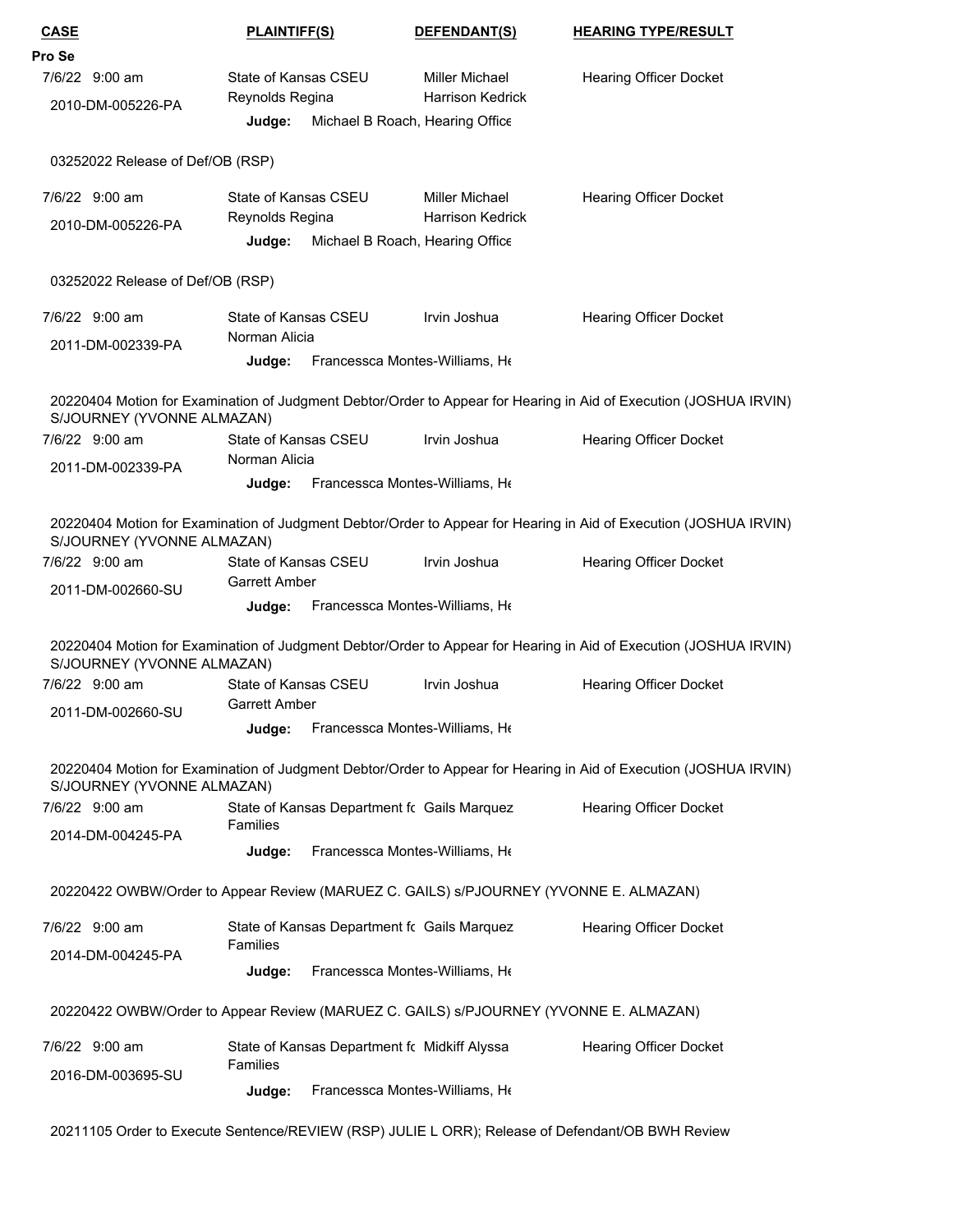| <b>CASE</b>                                                                                         | <b>PLAINTIFF(S)</b>                       |                                              | DEFENDANT(S)                                  | <b>HEARING TYPE/RESULT</b>    |  |
|-----------------------------------------------------------------------------------------------------|-------------------------------------------|----------------------------------------------|-----------------------------------------------|-------------------------------|--|
| Pro Se                                                                                              |                                           |                                              |                                               |                               |  |
| 7/6/22 9:00 am                                                                                      | <b>Families</b>                           | State of Kansas Department fc Midkiff Alyssa |                                               | <b>Hearing Officer Docket</b> |  |
| 2016-DM-003695-SU                                                                                   | Judge:                                    | Francessca Montes-Williams, He               |                                               |                               |  |
|                                                                                                     |                                           |                                              |                                               |                               |  |
| 20211105 Order to Execute Sentence/REVIEW (RSP) JULIE L ORR); Release of Defendant/OB BWH Review    |                                           |                                              |                                               |                               |  |
| 7/6/22 9:00 am                                                                                      | State of Kansas ex rel DCF                |                                              | <b>Baxter Vincent</b>                         | <b>Hearing Officer Docket</b> |  |
| 2017-DM-004056-PA                                                                                   | Livingstone Queenadasha                   |                                              | <b>Harrison Kedrick</b>                       |                               |  |
|                                                                                                     | Judge:                                    | Michael B Roach, Hearing Office              |                                               |                               |  |
| 032522 Release of Defendant/OB (RSP)                                                                |                                           |                                              |                                               |                               |  |
| 7/6/22 9:00 am                                                                                      | State of Kansas ex rel DCF                |                                              | <b>Baxter Vincent</b>                         | <b>Hearing Officer Docket</b> |  |
| 2017-DM-004056-PA                                                                                   | Livingstone Queenadasha                   |                                              | <b>Harrison Kedrick</b>                       |                               |  |
|                                                                                                     | Judge:                                    | Michael B Roach, Hearing Office              |                                               |                               |  |
| 032522 Release of Defendant/OB (RSP)                                                                |                                           |                                              |                                               |                               |  |
| 7/6/22 9:00 am                                                                                      | State of Kansas ex rel DCF                |                                              | <b>Baxter Vincent</b>                         | <b>Hearing Officer Docket</b> |  |
| 2017-DM-004056-PA                                                                                   | Livingstone Queenadasha                   |                                              | <b>Harrison Kedrick</b>                       |                               |  |
|                                                                                                     | Michael B Roach, Hearing Office<br>Judge: |                                              |                                               |                               |  |
| 032522 Release of Defendant/OB (RSP)                                                                |                                           |                                              |                                               |                               |  |
| 7/6/22 10:00 am                                                                                     |                                           |                                              | State of Kansas, Secretary of I Wells Matthew | <b>Hearing Officer Docket</b> |  |
| 2021-DM-003189-PA                                                                                   | <b>Bruner Kacie</b>                       |                                              |                                               |                               |  |
|                                                                                                     | Judge:                                    | Michael B Roach, Hearing Office              |                                               |                               |  |
| 20220613 MOT for Determination of Paternity Support ORDs, JDG & Withholding Orders (GARTH L. ADAMS) |                                           |                                              |                                               |                               |  |
| 7/6/22 10:00 am                                                                                     |                                           |                                              | State of Kansas, Secretary of I Wells Matthew | <b>Hearing Officer Docket</b> |  |
| 2021-DM-003189-PA                                                                                   | <b>Bruner Kacie</b>                       |                                              |                                               |                               |  |
|                                                                                                     | Judge:                                    | Michael B Roach, Hearing Office              |                                               |                               |  |
| 20220613 MOT for Determination of Paternity Support ORDs, JDG & Withholding Orders (GARTH L. ADAMS) |                                           |                                              |                                               |                               |  |